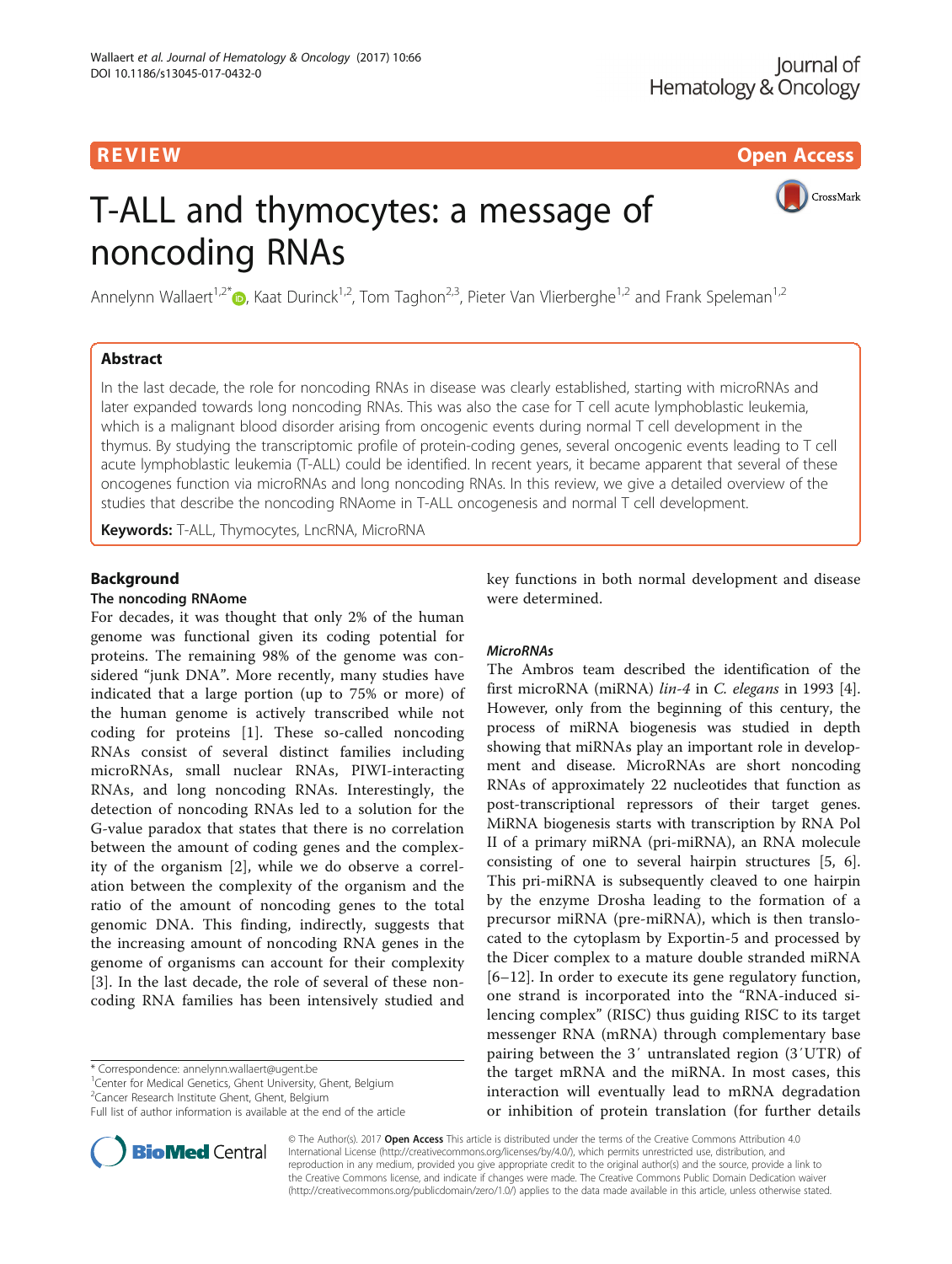on miRNA biogenesis, we refer to a review by Ha and Kim [[13\]](#page-13-0)). Remarkably, it has also been shown that the miRNA interaction with mRNAs during cell cycle arrest can recruit translation activators instead of translation repressors [[14](#page-13-0)].

Typically, 3′UTRs of protein-coding genes harbor multiple bona fide seed sequences for different miRNAs. While the overall effect of a given miRNA on mRNA expression or translation may be modest, the action of multiple miRNAs on a single 3′UTR may significantly alter the expression of the gene. At the same time, the nature of this regulatory process creates the possibility of time and context-specific gene regulation, which, amongst others, is critical in normal development and cellular functions. As such, it is not surprising that microRNAs are implicated in various diseases, including cancer [[15](#page-13-0)–[17\]](#page-13-0). Indeed, miRNAs can act as oncogenes by repressing the expression of tumor suppressors in the cell. The prototypical miRNA oncogene is the miR-17∼92 cluster (oncomiR-1) encompassing six different miRNAs that are overexpressed in several cancer entities [\[18](#page-13-0)]. This polycistron is directly activated by the MYC transcription factor or repressed by p53 [\[19](#page-13-0)–[21](#page-13-0)] and controls a plethora of target genes including PTEN, BIM, and p21 (CDKN1A), thereby broadly impacting on the phenotype of cells [\[22](#page-13-0), [23](#page-13-0)]. One of the first described tumor suppressor miRNAs is encoded by the *miR-15a/16-1* cluster, and this locus is affected by recurrent 13q14 deletions in more than half of chronic lymphocytic leukemia (CLL) cases with the BCL2 oncogene as a primary target [[24, 25\]](#page-13-0). Following these landmark discoveries, many additional miRNAs have been identified to act as oncomirs or tumor suppressor miRNAs (reviewed in [[16, 26, 27\]](#page-13-0)). Recent studies also linked another class of small noncoding RNAs, the PIWI-interacting RNAs (piRNAs) to cancer. PiR-NAs were detected to be upregulated in several cancer types, which could be linked to a poor prognosis. The specific mechanism of action of piRNAs in cancer biology should however be further investigated to find out if and how they are driving cancer development [[28, 29](#page-13-0)].

Given the role for miRNAs in several cancer types and promising preclinical studies, further initiatives towards implementing miRNA-based therapies using miRNA mimics or miRNA antisense inhibitors are taken (e.g., Mirna Therapeutics—[www.mirnatherapeutics.com](http://www.mirnatherapeutics.com) and miRagen Therapeutics—[www.miragentherapeutics.com](http://www.miragentherapeutics.com)). Remaining challenges are the risk of a miRNA to act as both an oncogene or tumor suppressor depending on the cancer type, off-target effects, and the bioavailability of miRNA mimics/inhibitors (reviewed in [[30](#page-13-0)]). Further, miRNAs or miRNA signatures can be used for prognostic evaluation of cancer entities, as it was for example detected that miRNA expression profiles of acute myeloid leukemia (AML) patients clustered the samples in different groups that could be linked to cytogenetic risk categories [\[31](#page-13-0)].

#### Long noncoding RNAs

While the existence of certain long noncoding RNAs (lncRNAs) such as XIST (implicated in X-chromosome inactivation) has been known for some time [\[32](#page-13-0), [33](#page-13-0)], the full recognition for lncRNAs as functionally relevant RNA molecules has only emerged more recently. Generally speaking, lncRNAs, in contrast to miRNAs, represent a functionally very heterogeneous group of RNA molecules that are defined by their length of at least 200 nucleotides and lack of protein-coding potential. While many lncRNA genes share characteristics with proteincoding genes in relation to splicing and polyadenylation, many lncRNAs are expressed at low levels and show poor species conservation compared to protein-coding genes. These characteristics have caused skepticism on the actual functional relevance of lncRNAs. On the other hand, their complex secondary and tertiary structures hint towards functional active molecules [\[34](#page-13-0), [35\]](#page-13-0), a notion that is also further supported by their remarkable tissue or cell type-specific expression pattern. Indeed, for an increasing number of lncRNAs, the normal function and its putative implication in certain diseases have been reported but for the vast majority of lncRNAs such functionalities remain to be discovered.

The total number of annotated lncRNAs is enormous and may exceed 100,000 transcripts [[36\]](#page-13-0). LncRNAs can be classified according to their location and orientation relative to protein-coding genes. LncRNAs overlapping a protein-coding gene are categorized as "sense" or "antisense" depending on their transcriptional orientation compared to the protein-coding gene. "Intronic" lncRNAs are transcribed from an intron of another transcript, whereas "intergenic" lncRNAs are located between two coding genes without any overlap. A fifth category is represented by those lncRNAs that are transcribed on the opposite strand of a protein-coding gene, with the transcription start sites located less than 1 kb from each other. These lncRNAs are categorized as "bidirectional." (Reviewed in [\[37](#page-13-0)]).

At present, in-depth insights into the function of specific lncRNAs are rather limited. These studies however illustrate the broad possible cellular functions of lncRNAs, with putative functions in transcription, shaping genome architecture or epigenetic regulation. Modulation (activation or repression) of transcription by lncRNAs can be either through binding and regulation of chromatin-modifying complexes (ex. PRC2 recruitment [[38](#page-13-0), [39](#page-13-0)]) or transcription factors [\[40\]](#page-13-0) or by inhibition of the general transcription machinery [[41](#page-13-0), [42](#page-13-0)].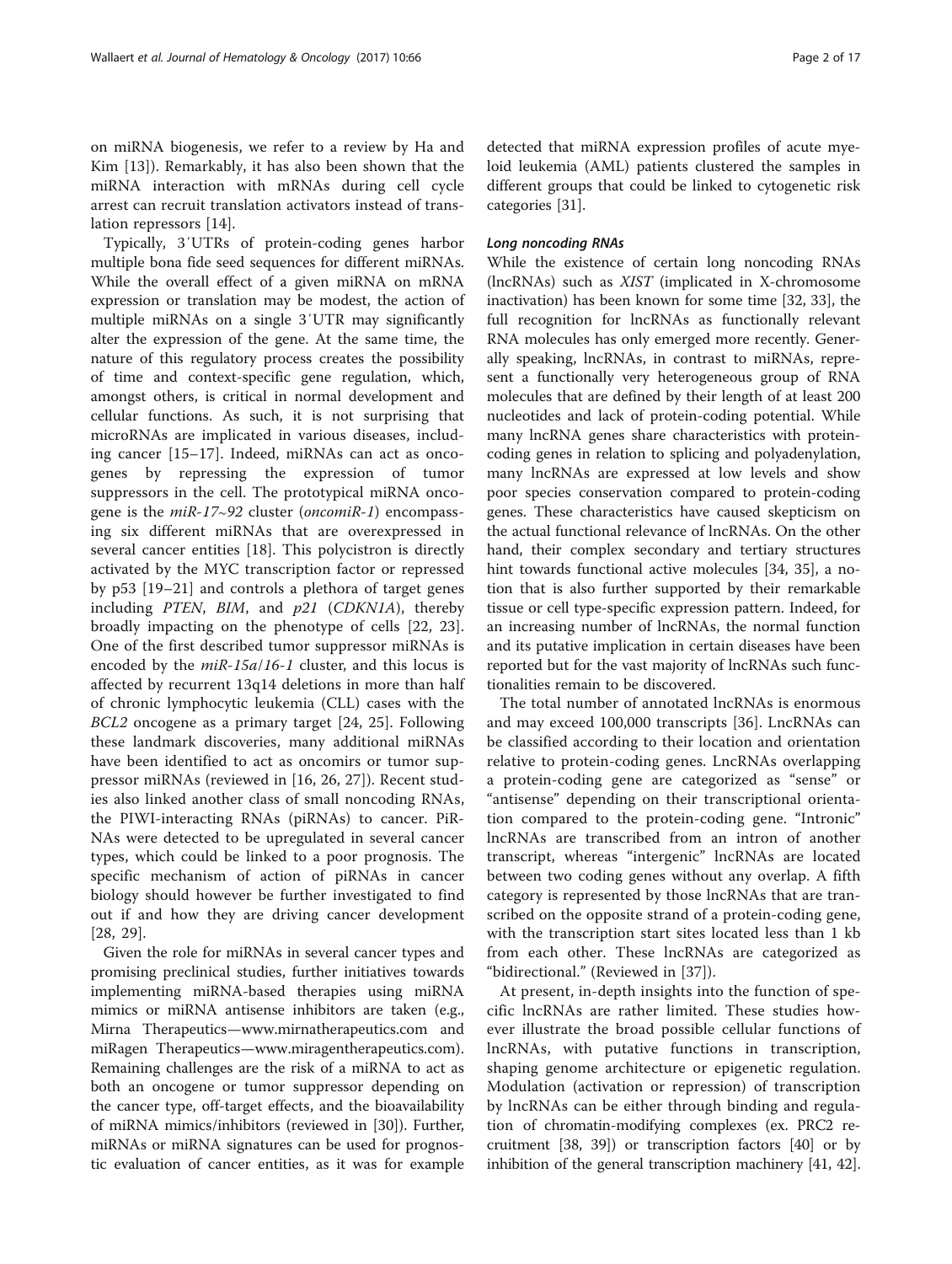Also, a specific class of lncRNAs transcribed at enhancers, the so-called eRNAs, has been described [[43, 44](#page-13-0)]. Posttranscriptionally, lncRNAs have been detected to aid mRNA processing and direct splicing [[45, 46\]](#page-13-0) and also effects on translation or mRNA degradation have been encountered 21307942. Some lncRNAs also have several binding sites for a miRNA. These lncRNAs are called competitive endogenous RNAs (ceRNAs) as they titrate miRNAs away from their conventional target mRNA [[47](#page-13-0)–[49\]](#page-13-0) (Review on lncRNA functions in [[50\]](#page-13-0)).

As indicated above, long noncoding RNAs play a role in normal cell development but also in several types of heritable diseases and cancer [[51\]](#page-13-0). One of the most wellcharacterized and described lncRNAs in cancer is the "metastasis-associated lung adenocarcinoma transcript 1" (MALAT1), a rather atypical lncRNA with a high expression and species conservation. MALAT1 is expressed in nuclear speckles and plays a role in nuclear organization, transcription, and alternative splicing. It has been shown that MALAT1 is upregulated in several cancer types, enhancing cancer metastasis, and high MALAT1 expression is correlated with poor prognosis [[52\]](#page-13-0). Another example of an oncogenic lncRNA involved in several cancer types is "homeobox transcript antisense RNA" (HOTAIR). It has been shown that HOTAIR functions in the recruitment of the "polycomb repressive complex 2" (PRC2) to specific loci in the genome, which leads to H3K27 trimethylation and transcriptional silencing of these loci [\[53](#page-13-0)].

In the last years, it was shown that a key subset of lncRNAs is expressed from enhancer sites [[54\]](#page-13-0). Enhancers are loci on the genome that are bound by specific factors that modulate the transcriptional activity of a nearby gene. These loci are demarcated in the genome by specific histone modifications (e.g., H3K27ac and H3K4me1) and binding of key transcription factors (e.g., p300 and the Mediator complex). The RNA molecules expressed from these enhancers have been coined enhancer RNAs (eRNAs) and are between 50 and 2000 nucleotides in length. It is hypothesized that several eRNAs are necessary for the activity of enhancers, by recruiting transcription factors to the enhancers and aiding in the chromosomal looping to bring the enhancer bound transcription factors to the gene promoter [[44](#page-13-0), [55](#page-13-0)]. However, some concerns about the functionality of these eRNA transcripts arose, as it appears that only the act of transcription, but not the sequence, has an influence on the function of the enhancer [[56](#page-13-0), [57](#page-13-0)].

# T cell acute lymphoblastic leukemia

T cell acute lymphoblastic leukemia (T-ALL) is a hematological malignancy caused by oncogenic transformation of developing thymocytes. Normal T cell development is a strictly regulated process that occurs in the thymus. Immature thymocytes enter the thymus from the bone marrow and migrate through several thymic niches that drive specific stages of T cell development [[58](#page-13-0)–[68](#page-14-0)]. During these stages, specific markers are present at the membrane of these immature thymocytes and genomic rearrangements attribute to the formation of a functional T cell receptor, leading to a broad range of different mature T cell types characterized by a specific T cell receptor. During these stages of T cell development, abnormal activation of oncogenes or inactivation of tumor suppressor genes can lead to a differentiation arrest and an uncontrolled expansion of immature thymocytes evolv-

ing to fully transformed T-ALL lymphoblasts [\[69\]](#page-14-0). Different genetic lesions have been identified as driving events, marking specific subgroups of T-ALL with distinct gene expression patterns [[70](#page-14-0)–[74](#page-14-0)]: the TALrearranged subgroup, the TLX1 subgroup, the TLX3 subgroup, and the HOXA-overexpressing subgroup. Recently, a fifth subgroup with a poor prognosis, the immature T-ALL subgroup, has been added with an early T cell progenitor phenotype, but no single specific oncogenic driver event. This subgroup is marked by the overexpression of multiple oncogenic factors as MEF2C, LMO2, LYL1, and/or HHEX in several patients. To establish a full-blown leukemia, several other oncogenic effects cooperate with these subtypespecific driver events. For example, constitutive activation of the NOTCH1-signaling pathway is present in over half of all T-ALL patients, regardless of the subtype, indicating that hyperactive NOTCH1 signaling plays a central role in T-ALL biology [\[75\]](#page-14-0). The NOTCHsignaling cascade is necessary in the early stages of T cell development [[58](#page-13-0)], but sustained NOTCH activation leads to the malignant transformation of thymocytes. For more in-depth information on T-ALL, we refer to several good reviews [\[72, 76](#page-14-0)–[78\]](#page-14-0).

Noncoding RNAs have been extensively studied in leukemia and normal hematopoiesis [[79](#page-14-0)–[85](#page-14-0)]; here, we will focus on the role of miRNAs and lncRNAs in T-ALL and T cell development.

# Methodological approaches in miRNA and long noncoding RNA research **MicroRNAs**

#### Analytical platforms

MiRNA expression studies have initially used RT-qPCR or microarray platforms, which enable simultaneous detection of several hundreds of miRNAs. More recently, advances in next-generation sequencing technology made it also possible to determine the expression profiles of miRNAs by means of small RNA sequencing. A major advantage of small RNA sequencing is that also novel miRNAs and isomiRs (miRNAs with small variations compared to a reference miRNA sequence) get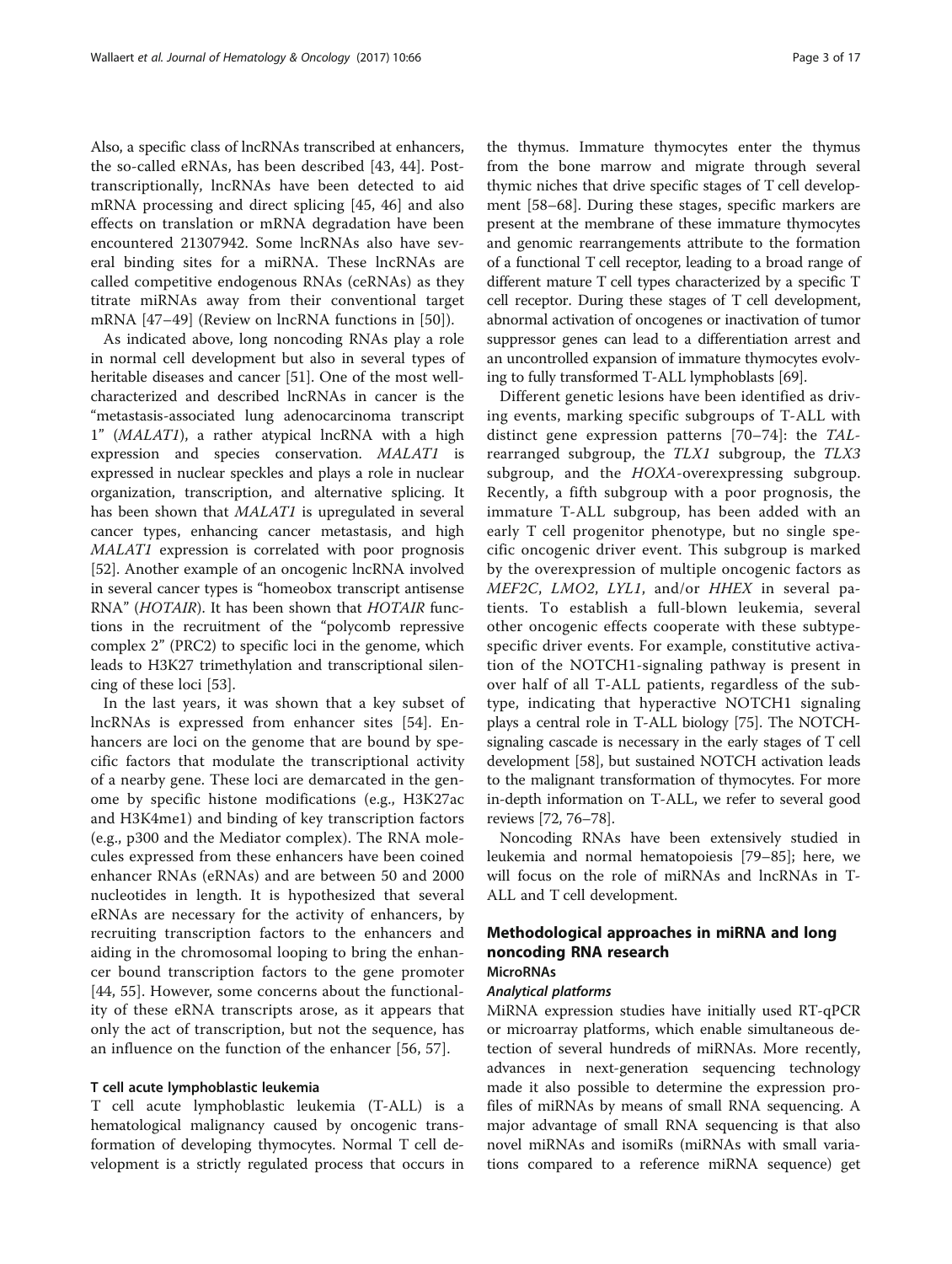detected [\[86](#page-14-0), [87](#page-14-0)]. The recently published miRQC study gives a detailed overview of the strengths and weaknesses of the different miRNA detection methods and platforms [[88\]](#page-14-0).

#### In silico target gene prediction

After the identification of miRNAs of interest, their potential target mRNAs are usually identified based upon the miRNA seed sequence, a seven-nucleotide sequence mostly situated at positions 2–7 from the 5′-end that can interact through complementary basepairing with the 3′UTR of the miRNA. For this, several online tools can be used, including miRDB (mirDB.org) [\[89](#page-14-0)], mi-Randa (microRNA.org) [\[90](#page-14-0)], TargetScan (targetscan.org) [[91\]](#page-14-0) and the recently developed miSTAR (mi-star.org) [[92\]](#page-14-0). These tools also enable the identification of all miRNAs that potentially target an mRNA of interest. The disadvantage of these in silico prediction algorithms is that they focus on the interaction between the 5′ miRNA seed sequence and the 3′UTR of the miRNA, but it has been shown that these interactions can also take place in the 5′UTR or coding sequence of the mRNA, that in only 60% of the cases the seed interactions are perfectly complementary (others contain bulged or mismatched nucleotides) and that sometimes the 3′-end and not the 5′-end of the miRNA is used for base pairing [[93](#page-14-0)]. Furthermore, these methods do not take into account the site accessibility as other RNA-binding proteins might block the miRNA binding site [\[94\]](#page-14-0).

#### Wet lab validation of miRNA target genes

Target prediction can also be achieved through several in vitro methods. High-troughput sequencing methods used for miRNA-mRNA interaction detection are for example HITS-CLIP (high-throughput sequencing of RNA isolated by crosslinking immunoprecipitation) [[95\]](#page-14-0) or PAR-CLIP (photoactivatable ribonucleosideenhanced crosslinking and immunoprecipitation) [\[96](#page-14-0)], which are methods developed to identify the specific binding sites of RNA-binding proteins. In miRNA research, these are specifically used to pull down the RNA that interacts with proteins from the RISCcomplex, mostly AGO2. By comparing the pulled down RNA after overexpression or knockdown of a miRNA with a mock control, the exact interaction partners of a miRNA can be identified [[96](#page-14-0)–[98\]](#page-14-0). Next to these methods, all miRNA-mRNA interactions can be directly mapped using the CLASH (crosslinking, ligation, and sequencing of hybrids) technology [\[93](#page-14-0)]. In this method, AGO-associated miRNA-target duplexes are ligated, resulting in a chimeric RNA molecule that is subsequently sequenced immediately revealing the exact miRNA-mRNA interaction site [\[93](#page-14-0)]. While these methods obtain valuable novel information on miRNA

targets, they are however labor intensive and technically challenging. An overview of other in vitro methods can be found in the review by Thomson et al. [\[94\]](#page-14-0).

To validate potential miRNA-mRNA interactions, a luciferase reporter assay is the method of choice. In this assay, the 3′UTR of the target mRNA is cloned next to a reporter gene (e.g. luciferase) and a functional miRNAmRNA interaction should result in a decrease of the reporter gene signal after overexpression of the miRNA of interest. A direct interaction between the miRNA and the 3′UTR of the target gene could then be confirmed if the decrease in signal is rescued by mutations of the miRNA binding sites.

This reporter assay has also been applied in 3′UTR library screens in order to detect possible interactions of known miRNAs with a certain gene of interest. In such 3′ UTR library screen, a plasmid containing the luciferase report gene with the 3′UTR of the gene of interest and a miRNA library are transfected together in HEK293T cells [[99](#page-14-0)]. Subsequent screening of the luciferase signal intensity allows for the identification of potential functional miRNA-mRNA interactions, which also need to be validated through subsequent mutagenesis assays.

#### In vivo studies of miRNA function in T-ALL development

NOTCH1-activating mutations are frequently detected in human T-ALL and it has been shown that NOTCH1 serves as a potent oncogene that can drive T-ALL development in mice. To study the role of miRNAs in T-ALL in vivo, a NOTCH1-sensitized mouse model was used [[100\]](#page-14-0). To establish this model, fetal liver cells with hematopoietic progenitor cells (HPCs) are isolated from pregnant mice. These HPCs are then transduced with ICN1 (active NOTCH1) and a vector containing an antagomiR or premiR. After irradiation of the recipient mice, these transduced HPCs are injected by tail vein injection. The leukemia onset of these mice, compared with control mice  $(ICNI + a$  negative control miRNA), gives an indication of the oncogenic or tumor suppressive potential of the tested miRNA.

Junker et al. showed that the leukemia onset of this mouse model is dependent on *Dicer1*-mediated biogenesis of miRNAs [\[101\]](#page-14-0). When HPCs with ICN1 overexpression were injected in conditional Dicer1 knockout mice, where *Dicer1* is inactivated when thymocytes or leukemic cells transit from the double negative to double positive (CD4<sup>+</sup>CD8<sup>+</sup>) stage, there was no leukemic onset compared with control mice that all developed leukemia in less than 100 days.

# LncRNAs

# Analytical platforms

In some early studies, lncRNAs have been investigated using dedicated microarrays [[102, 103\]](#page-14-0). More recently,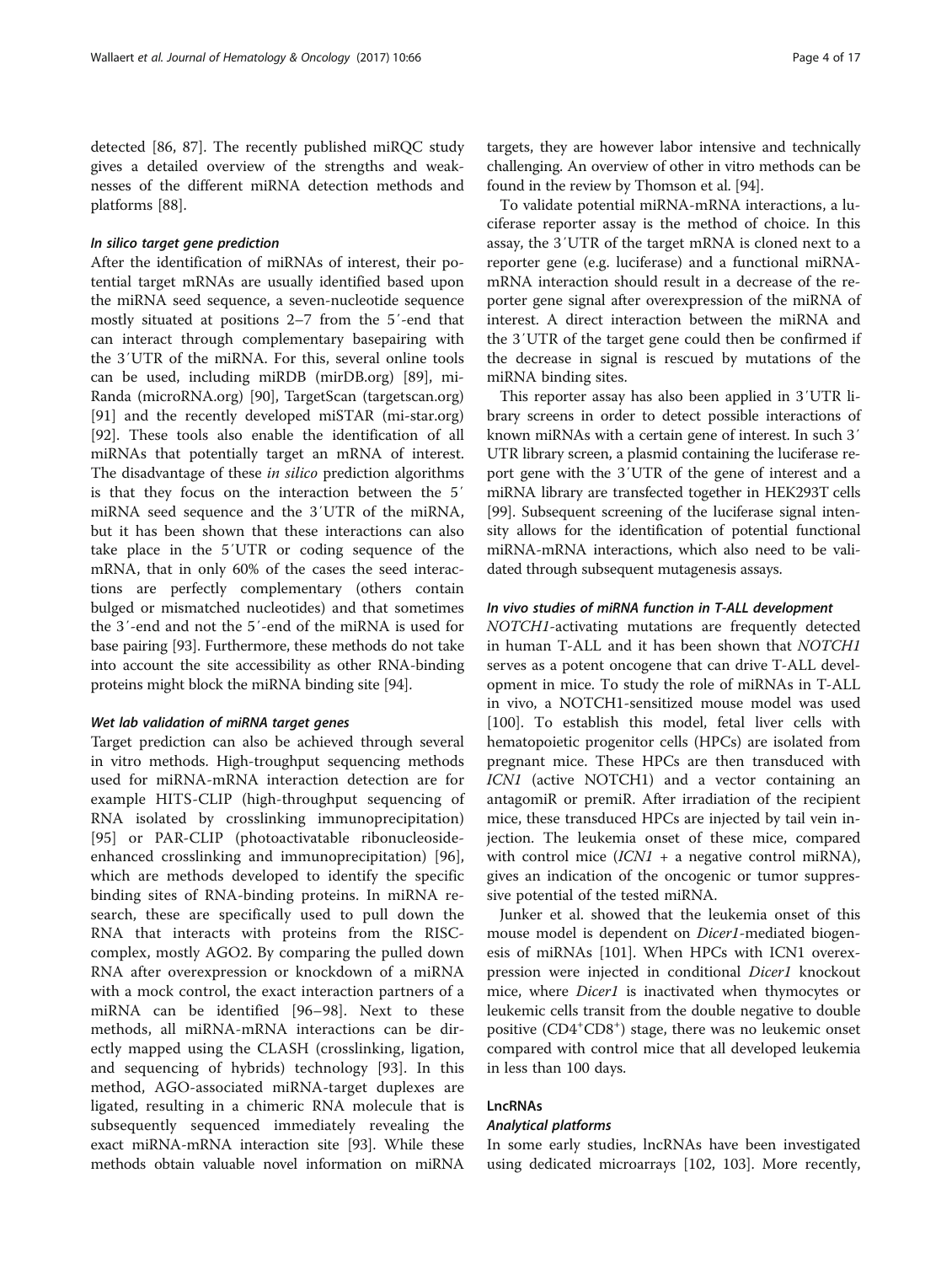RNA sequencing has become the method of choice, particularly given the significant tissue and spatial specific expression of lncRNAs. RNA-sequencing detection of lncRNAs requires a higher read depth in comparison to protein-coding mRNAs, given the low expression levels of most lncRNAs [[104](#page-14-0)]. In addition to standard poly(A) RNA sequencing, total RNA sequencing (with ribosomal RNA depletion) is the preferred sequencing technique for more exploratory studies, as it appears that several lncRNAs do not have a poly(A) tail [\[105\]](#page-14-0). The major advantage of RNA sequencing is the ability to detect novel lncRNAs or different splicing variants of a known lncRNA [[104](#page-14-0), [106](#page-14-0)].

#### Guilt-by-association analysis

One of the major challenges in lncRNA research is the selection of candidate lncRNAs for further functional studies. Guilt-by-association analysis has been applied to detect potential pathways in which a certain lncRNA of interest is involved [\[107, 108](#page-14-0)]. This analysis is based on the correlation of the candidate lncRNA expression pattern in a sufficient large number of (patient) samples to the expression of all protein-coding genes. Strong positive and/or negative correlations between the lncRNA and several protein-coding genes could hint towards the involvement of the lncRNA in the same pathways as these protein-coding genes.

# In vitro studies of lncRNAs

The cellular localization of the lncRNA can be determined by means of RNA-FISH (fluorescence in situ hybridization) or cell fractionation. Nuclear lncRNAs are probably involved in gene regulation or splicing control, whereas cytoplasmic lncRNAs might have a plethora of other functions such as miRNA sequestration, regulation of translation, or protein complex formation. To detect the interaction of the lncRNA with DNA, other RNAs, or proteins, several techniques have been published. These are based on the use of biotinylated oligonucleotides complementary to the RNA of interest to pull down its associated DNA, RNA, or proteins (ChIRP, chromatin isolation by RNA purification [[109\]](#page-14-0); CHART, capture hybridization analysis of RNA targets [\[110](#page-14-0)]; RAP, RNA antisense purification [[111](#page-14-0)]). On the other hand, lncRNAs that are interacting with a protein of interest can be detected by means of RIP (RNA immunoprecipitation) [[112\]](#page-14-0). These technologies and many more are nicely reviewed by Chu et al. [\[113\]](#page-14-0). Furthermore, the change in transcriptional profiles after lncRNA knockdown could already hint towards potential roles for the lncRNAs. However, it should be noted that knockdown of lncRNAs is not always as straightforward as for protein-coding genes. One major disadvantage is the nuclear location of several lncRNAs, which makes knockdown by siRNAs less efficient. The use of antisense oligonucleotides (ASOs) could be a solution for this problem as ASOs activate the RNaseH mechanism in the nucleus to cut the RNA target. The use of the cluster of regularly interspaced short palindromic repeats (CRISPR)/Cas9 technology to knockout lncRNAs also imposes some obstacles, as lncRNAs might overlap with protein-coding genes (sense or antisense) or with regulatory elements (ex. enhancers). CRISPRi [\[91](#page-14-0), [114](#page-14-0)], using an inactivated Cas9 protein linked to a transcription repressor, could be a possible solution to inhibit the expression of the lncRNA. Here, the guide RNA is targeted to the transcription start site of the lncRNA, inhibiting its expression.

# In vivo studies of lncRNAs

The lack of sequence conservation of lncRNAs between human and mice makes it very difficult to find orthologous lncRNAs for in vivo studies. However, for several lncRNAs, the preservation of secondary structures, sequence domains, or interacting proteins could be detected, as reviewed by Johnsson et al. [\[35\]](#page-13-0). One remarkable feature detected by several groups is that the promoter of lncRNAs showed a higher degree of sequence conservation than the exons [[104, 107, 115](#page-14-0), [116](#page-14-0)]. This topic is also reviewed by I. Ulitsky [[117\]](#page-14-0). One way to study the oncogenic potential of lncRNAs in vivo without the knowledge of the mouse orthologous lncRNA is the use of xenografts by implanting human cell lines in mice. These cell lines could be modulated by means of knockdown or overexpression of the lncRNA and cancer progression could be monitored. In T-ALL, a competition assay could be used where wild type and modulated cell lines with specific fluorescent markers are mixed and consequently injected in mice. After a few weeks, the fluorescent signal ratios can then be measured by flow cytometric analysis of the blast cells [[118](#page-15-0)].

# Oncomirs and tumor suppressor miRNAs in T-ALL T-ALL miRNA oncogenes

MiR-19b was one of the first oncogenic miRNAs described in T-ALL by the Wendel team [[119](#page-15-0)]. This miRNA is part of the abovementioned *mir-17* $\sim$ 92 cluster. The oncogenic role of the cluster in T-ALL was strongly suggested through the finding of a new translocation t(13;14)(q32;q11) that juxtaposed the  $miR$ - $17~92$  cluster to the  $TCRA/D$  locus thereby placing it under the immediate control of the strong TCRA/D enhancer. This translocation occurred together with a  $t(9;14)(q34;q11)$  translocation that contributes to the aberrant activation of the NOTCH1 gene. The coexistence of these two translocations hinted towards the collaboration of NOTCH1 and the miR-17~92 cluster in T-ALL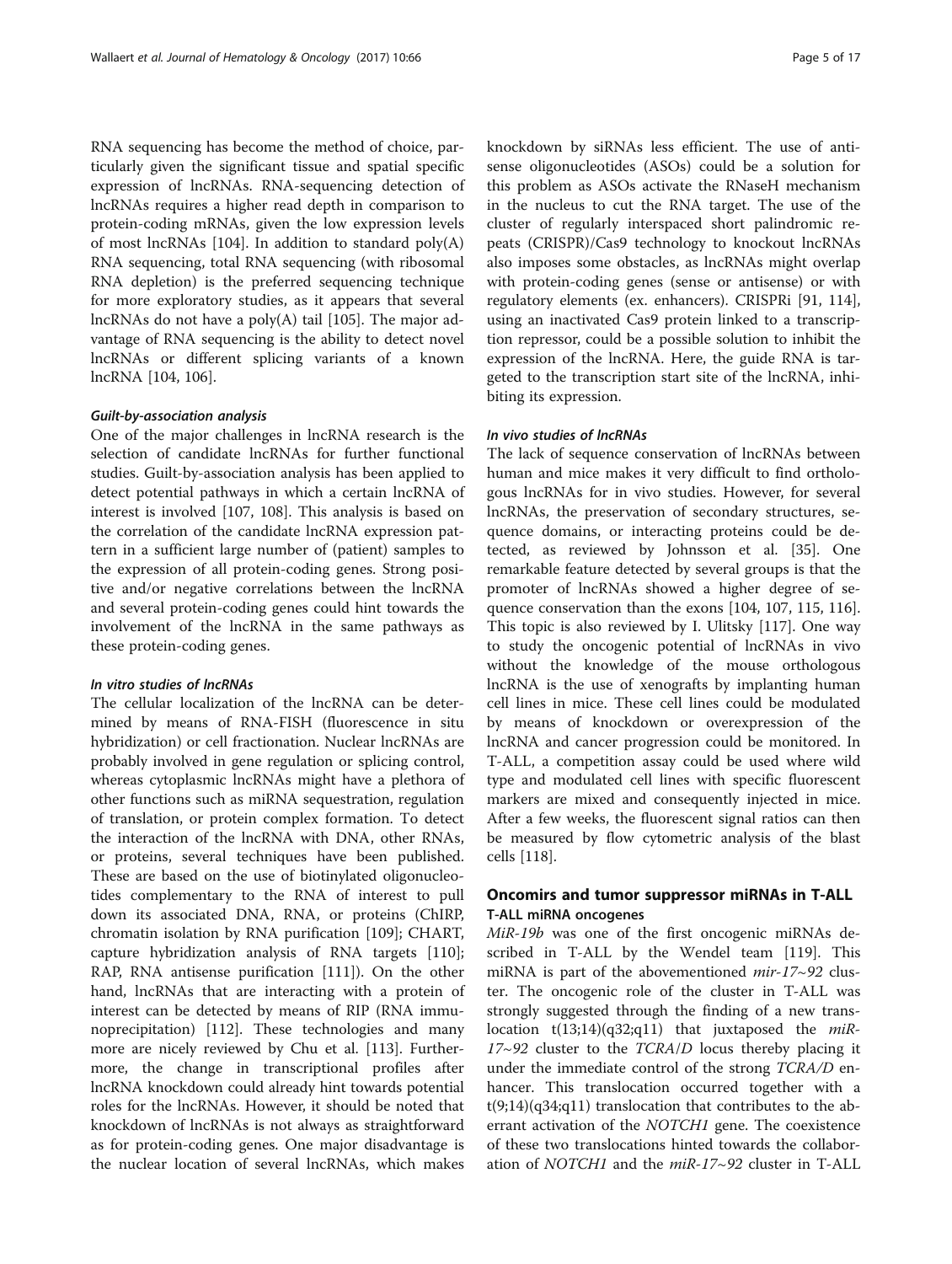development. In order to define which members of the cluster effectively contributed to T-ALL formation, cytokine-dependent FL5-12 lymphocytes were transduced with individual miRNAs of the cluster followed by IL-3 withdrawal. In these assays, miR-19b showed the strongest oncogenic capacity, which is in line with the fact that miR-19b shows the highest expression of all members of the *miR-17~92* cluster in human T-ALL. A NOTCH1-sensitized mouse model was subsequently used to confirm the oncogenic role of miR-19b in vivo. Finally, target prediction algorithms in combination with functional validation experiments identified different components of the PI(3)K signaling pathway as direct miR-19b targets, including PP2A, PRKAA1, BIM, and PTEN.

A few years later, Ye et al. performed a large bioinformatics screening to point out central hubs in the T-ALL network [[120\]](#page-15-0). To this end, combinations of genes and miRNAs known to be involved in T-ALL were tested with target prediction algorithms. Furthermore, possible transcription factor regulatory relationships (feed forward and feedback loops) were determined based on predicted transcription factor binding sites near T-ALL genes and miRNAs. This led to a complex network that contained 21 T-ALL genes, 21 T-ALL miR-NAs, and 28 transcription factors. The main hubs in this in silico established network contained 4 miRNAs of the miR-17~92 cluster, again revealing an important role for this cluster in T-ALL. In addition, these authors revealed that miR-19 could regulate NF-κB signaling through direct targeting of CYLD.

In 2011, a more in-depth study was performed towards identifying oncogenic miRNAs targeting known tumor suppressor genes in T-ALL [[121\]](#page-15-0). In this study, miRNA expression data was compared with an unbiased miRNA library screen, computational target prediction analyses and in vivo modeling to identify the most promising candidates. Eventually, this resulted in the identification of a network of five oncogenic miRNAs (miR-19b, miR-20a, miR-26a, miR-92, and miR-223), which shared a panel of direct tumor suppressor target genes previously implicated in T-ALL biology (IKZF1, PTEN, BIM, PHF6, NF1, and FBXW7). MiRNAs with the same target genes also showed a cooperative effect on cell viability. Three of these miRNAs (miR-19b, miR-20a, and miR-92) belong to the oncogenic  $miR-17~92$  cluster, whereas  $miR-223$  was subsequently shown to be activated by TAL1 [\[122, 123\]](#page-15-0) and NOTCH1 [[124](#page-15-0)], two important T-ALL oncogenes (discussed below), further supporting the original observations of this study.

In subsequent studies, additional miRNAs with an oncogenic role in the development of T-ALL have been reported. MiR-128-3p is highly expressed in T-ALL patients and has increased expression in T-ALL samples compared to healthy donor thymocytes. MiR-128-3p directly inhibits the expression of the tumor suppressor PHF6 and overexpression caused accelerated leukemia onset in the NOTCH1-sensitized mouse model [\[99](#page-14-0)]. MiR-21 is highly expressed in both murine and human T-ALL and is involved in the inhibition of apoptosis, probably by regulating Pdcd4, known to play a role in the apoptosis pathway by inhibition of BCL-xL transla-tion [[101](#page-14-0)]. Another example is  $miR-142-3p$ , which is upregulated in T-ALL patient samples compared to thymocytes of healthy donors and is one of the top expressed miRNAs in T-ALL [\[121, 125](#page-15-0)]. MiR-142-3p plays a role in cell proliferation through an indirect inhibition of cAMP (cyclic AMP) and PKA (protein kinase A), an inhibitor of T cell leukemia proliferation. Furthermore, miR-142-3p directly targets glucocorticoid receptor alpha ( $GR\alpha$ ), with high  $miR-142-3p$  levels being involved in glucocorticoid resistance, and is linked to poor prognosis [[125\]](#page-15-0). MiR-149\* was detected as being upregulated in T-ALL cell lines and bone marrow of T-ALL patients in comparison to peripheral blood. This miRNA promotes cell proliferation and reduces cell apoptosis and might perform this oncogenic function by its direct targeting of JunB [[126](#page-15-0)].

Finally, other studies made use of correlation analyses between miRNA and mRNA expression in T-ALL patient samples to detect potential novel oncomiRs. For example, the expression of *miR-590* is negatively correlated with RB1 expression and it was found that miR-590 plays an oncogenic role in cell proliferation and migration and invasion, by directly targeting RB1 [[127](#page-15-0)]. A second example is the negative correlation between miR-181a and EGR1, a tumor suppressor in several other cancer entities. The miR-181a/EGR1 pair probably has a role in cell cycle regulation [[128](#page-15-0)]. miR-181a is also linked to the NOTCH1 signaling pathway which is discussed further in more detail [[129](#page-15-0)].

# T-ALL tumor suppressor miRNAs

The Wendel team also conducted a screening for miRNAs with a tumor suppressor function [\[130](#page-15-0)]. They selected abundantly expressed miRNAs in thymocytes from healthy donors that had at least a 10-fold lower expression in primary T-ALL samples. Further selection was performed by in vitro proliferation assays after overexpression of the miRNAs. This approach eventually led to the identification of five miRNAs (miR-29, miR-31,  $miR-150$ ,  $miR-155$ , and  $miR-200$ ) with tumor suppressive effects in vitro and in vivo. To identify the potential mRNA targets by which these miRNAs performed their tumor suppressive effect, predicted targets with higher expression in T-ALL patients as compared to healthy donors were selected, in keeping with a potential oncogenic function of the targets. The known T-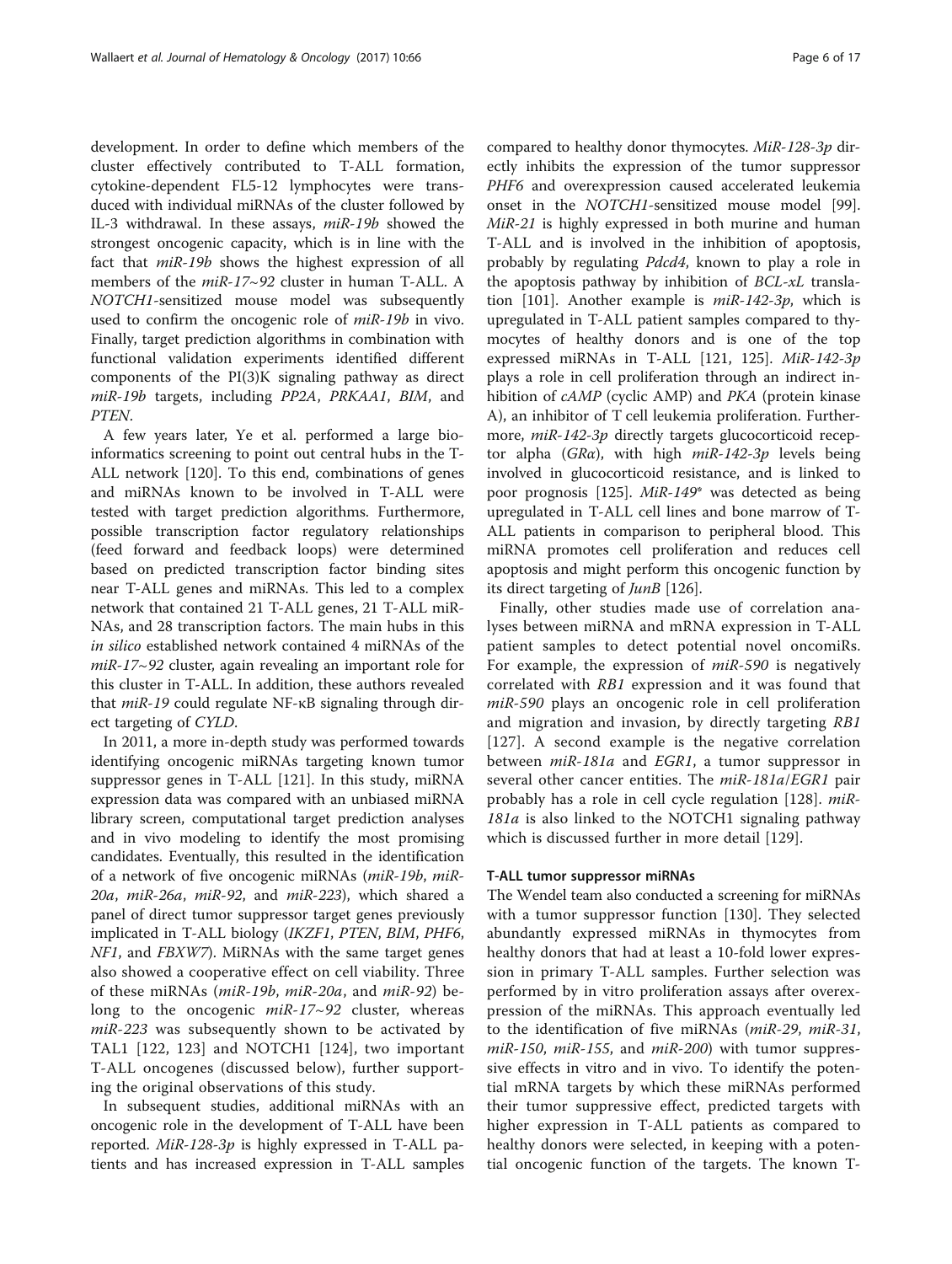ALL oncogene MYB (for miR-150, miR-155, and miR-200) and also a potential new oncogene in T-ALL, HBP1 (for miR-29, miR-31, miR-155, and miR-200) appeared to be key targets of this tumor suppressive miRNA network. Remarkably, it was also shown that the oncogenic NOTCH1/c-MYC pathway inhibited the expression of miR-31, miR-150, and miR-155.

To further evaluate the post-transcriptional regulation of the T-ALL oncogene MYB by miRNAs, the Speleman team performed a miRNA library screen testing the putative interaction of 470 miRNAs with the 3′UTR of MYB by a luciferase reporter assay. Combined with mRNA and miRNA expression profiling data from 64 T-ALL patient samples,  $miR-193b-3p$  was detected as a direct negative regulator of MYB. MiR-193b-3p was also lower expressed in TAL-rearranged T-ALL patients, in keeping with MYB upregulation in this T-ALL genetic subtype. Importantly, inhibition of miR-193b-3p in the NOTCH1-sensitized mouse model significantly increased leukemia onset [\[131](#page-15-0)].

In another study, miR-204 was detected as a potential tumor suppressive miRNA as it was lower expressed in T-ALL patient samples compared to normal T cells from peripheral blood. This was further supported by the observation that  $miR-204$  could inhibit proliferation, migration, and invasion of T-ALL cell lines and directly targets SOX4, a protein involved in tumorigenesis of AML [[132](#page-15-0)].

# T-ALL subtype-specific miRNAs

As indicated above, T-ALL samples can be classified in different genetic subtypes, which display unique gene expression signatures [\[70](#page-14-0)–[74\]](#page-14-0). Although different studies have linked miRNAs to specific genetic subtypes of human T-ALL, a comprehensive study on the expression of subtype-specific miRNAs in human T-ALL remains to be accomplished.

One of the first papers that described miRNAs in T-ALL linked high expression of the miR-17~92 cluster to TLX1, TLX3, and NKX2-5 overexpressing T-ALL primary samples and cell lines. This miRNA cluster seems to be activated by these transcription factors and imposes increased cell survival through the inhibition of E2F1 [[133\]](#page-15-0).

Schotte et al. linked miR-196b to the HOXAoverexpressing subtype with MLL-rearrangements, CALM-AF10, or SET-NUP214 fusions or inversion on chromosome 7 [[134\]](#page-15-0). Since miR-196b is located in the HOXA-locus, this link might be due to co-activation. High expression of *miR-196a* and *miR-196b* was subsequently also linked to T-ALL samples with an early immunophenotype and concomitant expression of CD34 and CD33 [[135](#page-15-0)].

Furthermore, miR-223 has been linked to a myeloidlike T-ALL phenotype [[136](#page-15-0)] but has also been identified as a target of the TAL1 transcription factor oncogene [[122, 123](#page-15-0)]. Moreover, high expression of *miR-221* and miR-222 has been linked to the poor prognostic subtype of human early T cell precursor acute lymphoblastic leukemia (ETP-ALL), and it was discovered that miR-222 directly inhibits the expression of the protooncogene ETS1 [[137\]](#page-15-0). In the same study, miR-19a and miR-363 were detected as specifically downregulated in ETP-ALL.

#### MiRNAs in the NOTCH1 regulatory network

As mentioned in the introduction, NOTCH1-activating mutations are present in over half of all T-ALL patients. A plethora of canonical NOTCH1 downstream proteincoding targets have been described over the last decade. More recently, it became apparent that also miRNAs play a role in the NOTCH1 regulatory network in the context of T-ALL development.

Li et al. described miR-451 and miR-709 as possible tumor suppressor miRNAs in murine T-ALL. These miRNAs are downregulated in T-ALL and show a dynamic expression pattern during normal T cell development. The tumor suppressor role of these miRNAs was further established by a delayed leukemia onset after overexpression of miR-451 or miR-709 in the NOTCH1 sensitized mouse model. MiR-451 and miR-709 directly target  $c$ -*Myc*, a known oncogene activated by NOTCH1 in T-ALL. Next to c-MYC, miR-709 also directly targets Ras-GRF1 and Akt. Motif analysis followed by ChIPsequencing revealed the positive regulation of these miRNAs by E2A, which itself is inhibited by NOTCH1 signaling. The NOTCH1/miR-451/c-MYC axis also plays a role in human T-ALL (miR-709 has no human homologue) [[138\]](#page-15-0).

Later, this network was further expanded by adding a feed forward loop between NOTCH1 and c-MYC that was regulated by the tumor suppressive miRNA,  $miR-30a$  [[139](#page-15-0)]. The expression of  $miR-30a$  is lower in T-ALL patient samples with hyperactive NOTCH1 compared to NOTCH1 wild-type cases. NOTCH1 signaling activates the expression of  $c$ -MYC and  $c$ -MYC inhibits  $miR-30a$  expression [[140](#page-15-0)]. Target prediction analysis and reporter assays then demonstrated that miR-30a targets NOTCH1. This implies that oncogenic activation of NOTCH1 leads to an overexpression of c-MYC, followed by a *miR-30a* downregulation. This then releases the inhibition of *NOTCH1* expression by *miR-30a* [[139](#page-15-0)].

It has also been shown that NOTCH1-induced murine T-ALL development was hampered by the deletion of the miR-181a-1/b-1 gene. Remarkably, the effects of  $miR-181a-1/b-1$  change depending on the expression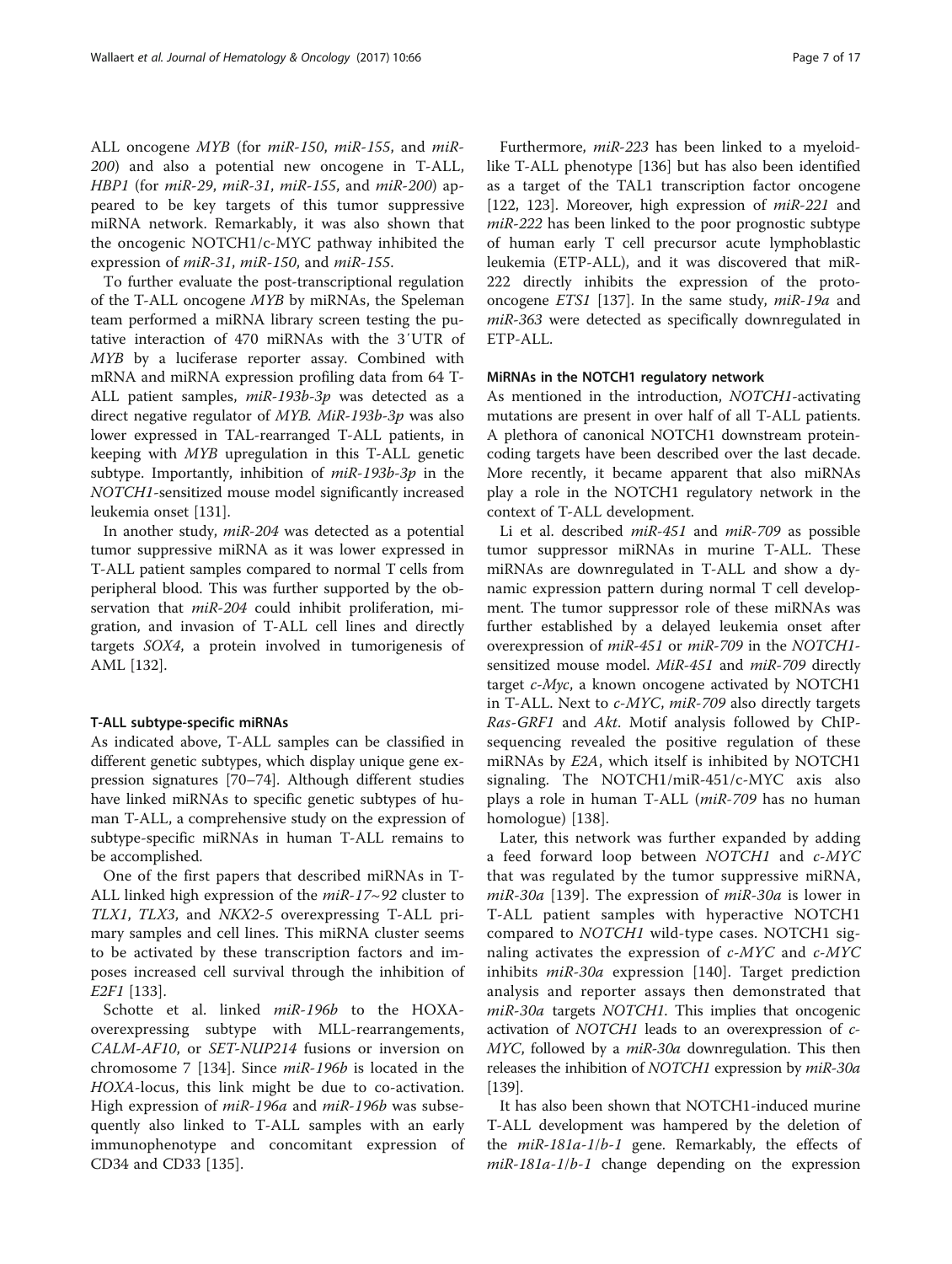level of Notch1. If the expression of Notch1 is high, the deletion of the miR-181a-1/b-1 gene strongly delays T-ALL development, whereas the deletion leads to a full inhibition of T-ALL if Notch1 expression is lower. miR-181a regulates Notch signaling by inhibition of Nrarp, which is a negative regulator of the NOTCH1 downstream signaling. Furthermore, miR-181a was also necessary in early T cell development, where it inhibits negative regulators of pre-T cell receptor signaling (ex. Dusp5 and Dusp6) [[129\]](#page-15-0).

MiR-223 was detected as differentially expressed in murine Notch-modulated T-ALL models. Motif analysis and ChIP-sequencing showed the binding of the ICN1 complex and NF-κB to the promoter of miR-223, which leads to the activation of transcription of this miRNA. MiR-223 itself further negatively regulates FBXW7, a known tumor suppressor gene in T-ALL. In contrast to this finding, γ-secretase inhibitor (GSI) treatment (which inhibits downstream NOTCH1 signaling) showed upregulation of miR-223 in GSI-resistant T-ALL cell lines [[124\]](#page-15-0). These contradictory results could later be explained by the activation of C/EBPα after GSI treatment, which can activate  $miR-223$  as well [[141](#page-15-0)]. MiR-223 is also important in the TAL1 downstream pathway, which will be discussed in the next paragraph.

#### MiRNAs up- and downstream of the TAL1 oncogene

TAL1/SCL overexpression is one of the major oncogenic events in T-ALL, which could delineate a specific T-ALL subtype. Mansour et al. studied the downstream miR-NAs of TAL1 [[122](#page-15-0)]. In this study, miR-223 was the most promising candidate as it was most strongly differentially expressed upon TAL1-knockdown and direct binding of TAL1 to the miR-223 promoter was shown. Next to that, TAL1-positive T-ALL cells needed miR-223 for their sustained cell survival. They also showed that the expression of TAL1 and miR-223 is strongly correlated during normal T cell development, implicating that the expression of miR-223 is high in early T cell progenitors and low from the DN3a stage onto more mature T cell stages. Furthermore, it was proven that miR-223 directly inhibits the expression of FBXW7 and in this way supports the oncogenic function of TAL1 [[121](#page-15-0), [122\]](#page-15-0). By means of TAL1-overexpression, Correia et al. also showed the direct activation of miR-223 but also direct repression of miR-146b-5p by TAL1. Direct or indirect TAL1-regulated miRNAs were predicted (by in silico analysis) to target several genes in the TAL1 downstream pathways [\[123](#page-15-0)].

Because several T-ALL patients show TAL1 overrexpression without a known cause, Correia and colleagues hypothesized that the downregulation of miRNAs that target TAL1 might be a novel oncogenic event in T-ALL. Target prediction algorithms revealed several miRNAs with potential binding sites in the 3′UTR of TAL1. Five of these miRNAs (miR-101, miR-520d-5p, miR-140-5p,  $miR-448$ , and  $miR-485-5p$  could be validated as direct inhibitors of TAL1, of which four miRNAs (not miR-520d-5p) where lower expressed in T-ALL patient samples compared to normal bone marrow cells [\[142](#page-15-0)].

An overview of the described miRNA-mRNA interaction can be found in Fig. [1](#page-8-0) and in Table [1](#page-9-0).

# Long noncoding RNAS implicated in T-ALL

In contrast to miRNAs, lncRNAs emerged more recently on the cancer scene and fewer publications have been published so far. The possible functions of lncRNAs are most probably very diverse as exemplified by those described so far in the lncRNA field. Moreover, modulating lncRNAs and identifying their function can be notoriously difficult and require extensive investigations.

#### NOTCH1-driven lncRNAs

The first comprehensive study of lncRNAs in T-ALL comprised mRNA and lncRNA expression profiles of T-ALL cell lines and primary T-ALL patient samples by means of deep total RNA sequencing. Direct NOTCH1 regulated lncRNAs were determined by pharmacological inhibition of the NOTCH1 pathway by means of GSIs in two T-ALL cell lines and by NOTCH/RBPJκ ChIPsequencing. Trimarchi et al. prioritized LUNAR1 (leukemia-induced noncoding activator RNA 1) as a NOTCH1-induced candidate oncogenic lncRNA for further functional analysis. This was based on its strong correlated expression with IGF1R, as IGF1R was already previously linked to T-ALL development. In addition, the LUNAR1 locus is characterized by an active promoter based on the chromatin structure as determined in cell lines with hyperactive NOTCH1 signaling and the transcript structure of LUNAR1, as determined by "rapid amplification of cDNA ends" (RACE), has no protein-coding potential. Hi-C and 3C (chromosome conformation capture) proved a physical interaction between the LUNAR1 promoter and an active enhancer in the last intron of its neighboring gene IGF1R. Also, knockdown of LUNAR1 led to a decrease in expression of IGF1R, whereas overexpression of LUNAR1 did not have any effect on *IGF1R*, in keeping with a *cis*-acting role of LUNAR1. Next, in-depth in vitro and in vivo experiments could unravel the mechanism by which LUNAR1 has an oncogenic role in T-ALL. Xenograft assays with a mix of human T-ALL cells with or without knockdown of *LUNAR1* revealed tumors with a significant loss of representation of cells where LUNAR1 was depleted, again proving an oncogenic role of LUNAR1 in T-ALL development. On a molecular level, Trimarchi and colleagues could show that LUNAR1 is involved in the recruitment of the Mediator complex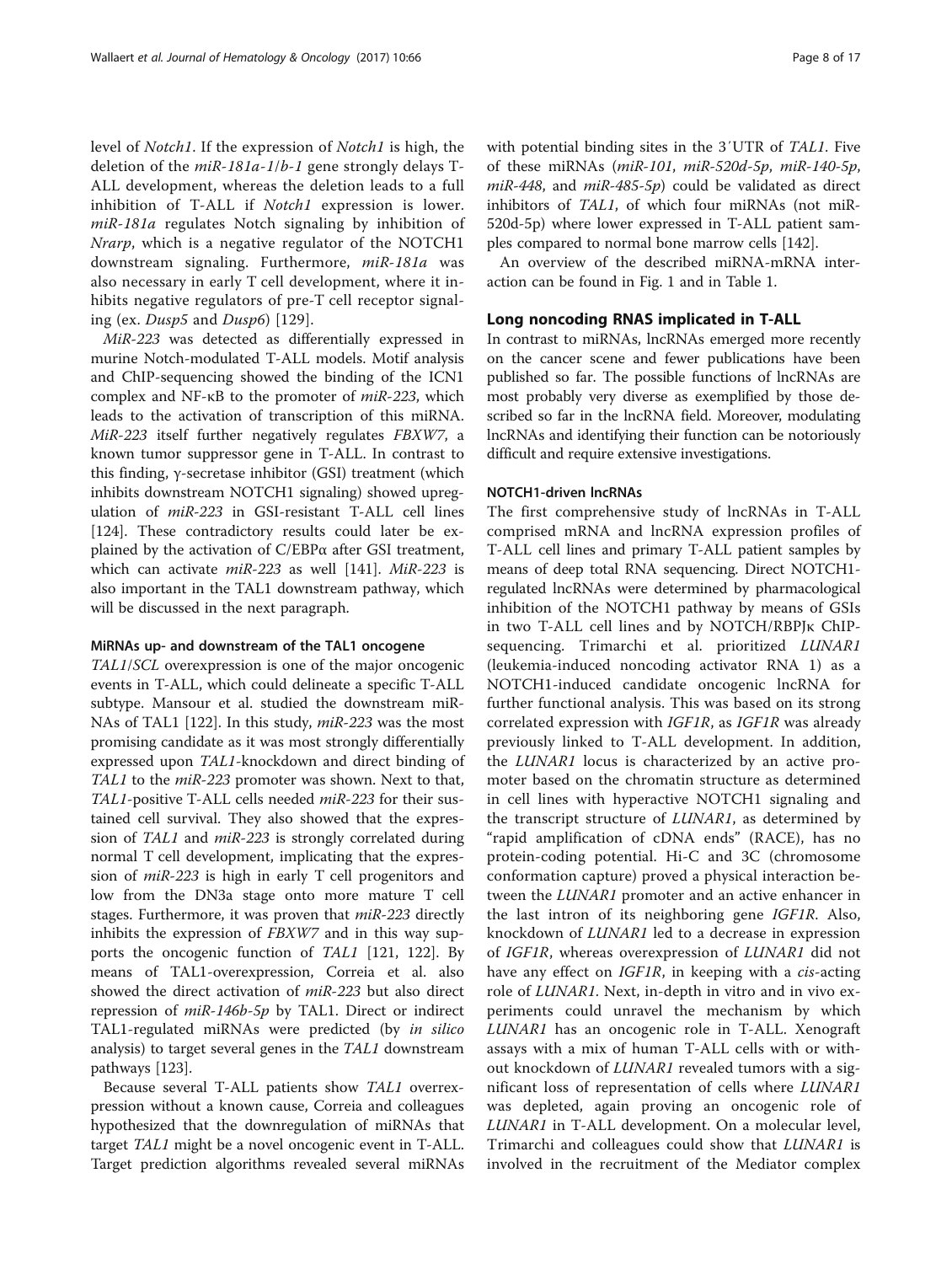<span id="page-8-0"></span>

and RNA Pol II to the enhancer located in the last intron of IGF1R, leading to full transcriptional activation of the IGF1R gene [[118](#page-15-0)].

In a parallel study, the repertoire of NOTCH1-driven lncRNAs in T-ALL was further unraveled by Durinck et al., through characterization of lncRNAs of which the expression was affected by GSI treatment of T-ALL cell lines and under control of NOTCH signaling in CD34<sup>+</sup> thymocytes [[61,](#page-13-0) [102\]](#page-14-0). By means of RNA - sequencing, a set of known and novel lncRNAs that are directly regulated by NOTCH1 in both normal and malignant T cell development was identified, with one of the most prominent NOTCH1 candidate lncRNAs apparent from both in vitro model systems being the previously described LUNAR1. Integration of the obtained RNA-seq profiles of GSI-treated cell lines and NOTCH1-stimulated CD34+ T cell progenitors with NOTCH1 ChIP-sequencing profiles showed that the majority of the identified NOTCH1 regulated lncRNAs showed ICN1 binding in the vicinity of their promoter. In addition, a subset of those was also bound by MED1 and BRD3, hinting towards a potential role of enhancer RNAs for a subset of the identified NOTCH1-regulated lncRNAs [[102](#page-14-0)].

In addition to the above studies focusing on NOTCH1 controlled lncRNAs, yet another investigation identified NALT (Notch1-associated lncRNA in T-ALL) as a lncRNA involved in the regulation of NOTCH1 expression. It is located 400 bp upstream of the NOTCH1 locus in the antisense direction and is higher expressed in T-ALL patient bone marrow compared to healthy control samples. In vitro and in vivo knockdown experiments could further show a potential role for NALT as a transcriptional activator involved in cell proliferation [\[143\]](#page-15-0).

#### T-ALL subtype-specific lncRNAs

As indicated above, gene expression studies have been shown to allow genetic subgroup classification. To explore this for lncRNA expression profiles, the Speleman team screened a cohort of 64 primary T-ALL patient samples for expression of all protein-coding genes and 13,000 lncRNAs [\[144](#page-15-0)]. This cohort consisted of 15 immature, 17 TLX1/3, 25 TAL-rearranged, and 7 HOXAoverexpressing T-ALL cases. This study allowed defining subsets of lncRNAs specific for each of the T-ALL genetic subtypes. Furthermore, the authors linked the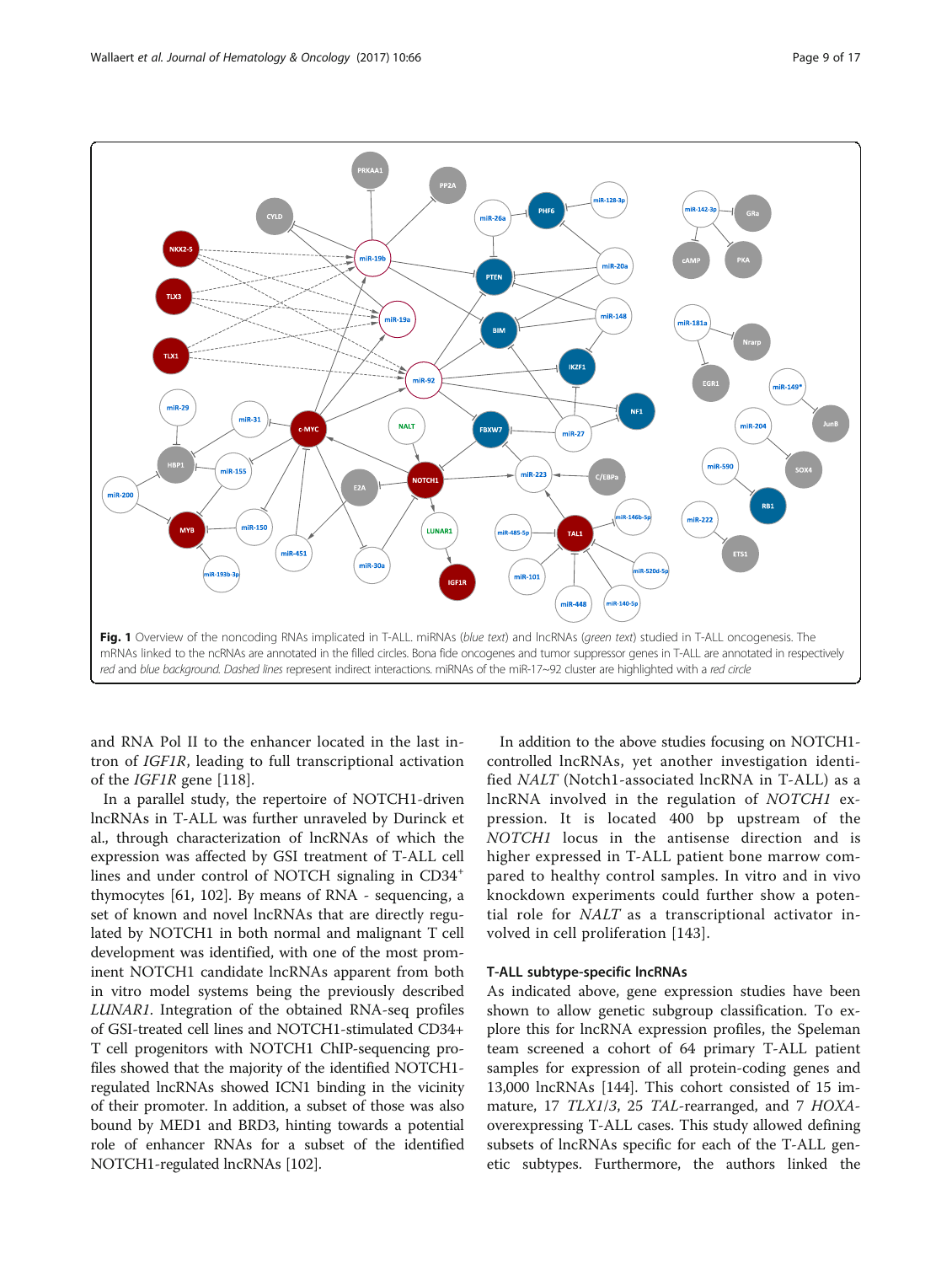# <span id="page-9-0"></span>Table 1 miRNAs implicated in T-ALL biology

|             | miRBase release 21 | Function         | Direct targets                | Refs               |
|-------------|--------------------|------------------|-------------------------------|--------------------|
| miR-19a     | hsa-miR-19a-3p     | <b>ONC</b>       | <b>CYLD</b>                   | [120, 137]         |
|             |                    | ETP low          |                               |                    |
| miR-19b     | hsa-miR-19b-3p     | ONC              | BIM, CYLD, PP2A, PRKAA1, PTEN | $[119 - 121]$      |
| miR-20a     | hsa-miR-20a-5p     | <b>ONC</b>       | BIM, PHF6, PTEN               | [121]              |
| $miR-21$    | hsa-miR-21-5p      | ONC              | PDCD4                         | [101]              |
| miR-26a     | hsa-miR-26a-5p     | ONC              | BIM, PHF6, PTEN               | [121]              |
| $miR-29$    | hsa-miR-29a-3p     | <b>TSG</b>       | HBP1                          | [129]              |
| miR-30a     | hsa-miR-30a-5p/3p  | MYC repressed    | NOTCH <sub>1</sub>            | [139, 140]         |
|             |                    | Targets NOTCH1   |                               |                    |
| $miR-31$    | hsa-miR-31-5p      | <b>TSG</b>       | HBP1                          | [130]              |
| $miR-92$    | hsa-miR-92a-3p     | ONC              | BIM, FBXW7, IKZF1, NF1, PTEN  | [121]              |
| miR-101     | hsa-miR-101-3p     | Targets TAL1     | TAL1                          | [142]              |
| miR-128-3p  | hsa-miR-128-3p     | ONC              | PHF6                          | $[99]$             |
| miR-140-5p  | hsa-miR-140-5p     | Targets TAL1     | TAL1                          | [142]              |
| miR-142-3p  | hsa-miR-142-3p     | $\mathsf{ONC}$   | cAMP, GRa, PKA                | [125]              |
| miR-146b-5p | hsa-miR-146b-5p    | TAL1 repressed   |                               | [123]              |
| $miR-149*$  | hsa-miR-149-3p     | ONC              | <b>JunB</b>                   | [126]              |
| miR-150     | hsa-miR-150-5p     | <b>TSG</b>       | <b>MYB</b>                    | [130]              |
| miR-155     | hsa-miR-155-5p     | <b>TSG</b>       | HBP1, MYB                     | [130]              |
| miR-181a    | hsa-miR-181a-5p    | ONC              | EGR1, NRARP                   | [128]              |
| miR-193b-3p | hsa-miR-193b-3p    | <b>TSG</b>       | <b>MYB</b>                    | [131]              |
|             |                    | TAL-R low        |                               |                    |
| miR-196a    | hsa-miR-196a-5p    | IMM high         | ERG                           | [135]              |
| miR-196b    | hsa-miR-196b-5p    | HOXA high        | ERG                           | [134, 135]         |
|             |                    | IMM high         |                               |                    |
| $miR-200c$  | hsa-miR-200c-3p    | <b>TSG</b>       | HBP1, MYB                     | [130]              |
| miR-204     | hsa-miR-204-5p     | <b>TSG</b>       | SOX4                          | [132]              |
| miR-221     | hsa-miR-221-3p     | ETP high         | -                             | [137]              |
| miR-222     | hsa-miR-222-3p     | ETP high         | ETS1                          | [137]              |
| miR-223     | hsa-miR-223-3p     | ONC              | FBXW7                         | $[121 - 124, 136]$ |
|             |                    | Myeloid high     |                               |                    |
|             |                    | TAL-R high       |                               |                    |
|             |                    | NOTCH1 activated |                               |                    |
|             |                    | TAL1 activated   |                               |                    |
| miR-363     | hsa-miR-363-3p     | ETP low          |                               | [137]              |
| miR-448     | hsa-miR-448        | Targets TAL1     | TAL1                          | $[142]$            |
| miR-451     | hsa-miR-451a       | NOTCH1 repressed | c-MYC                         | [138]              |
| miR-485-5p  | hsa-miR-485-5p     | Targets TAL1     | TAL1                          | $[142]$            |
| miR-520d-5p | hsa-miR-520d-5p    | Targets TAL1     | TAL1                          | $[142]$            |
| miR-590     | hsa-miR-590-5p     | ONC              | RB1                           | [127]              |
| $miR-92$    | hsa-miR-92a-3p     | $\mathsf{ONC}$   | BIM, FBXW7, IKZF1, NF1, PTEN  | [121]              |

The most recent miRBase annotation was retrieved using the miRBase Tracker, [www.mirbasetracker.org](http://www.mirbasetracker.org) [\[160](#page-16-0)]

ONC oncogenic miRNA, TSG tumor suppressor miRNA, ETP ETP-ALL, TAL-R TAL-rearranged T-ALL, *IMM* immature T-ALL, HOXA HOXA-overexpressing T-ALL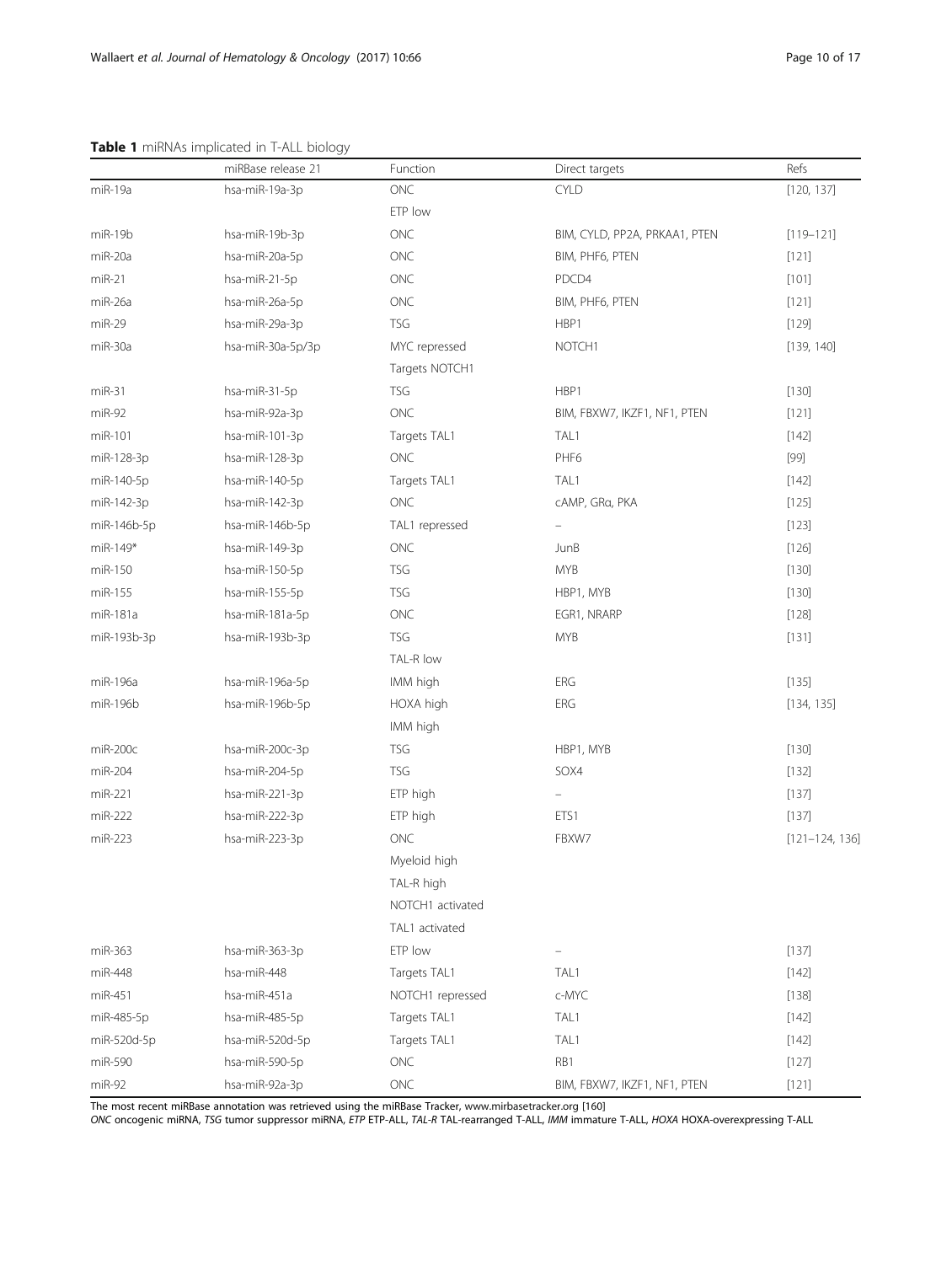<span id="page-10-0"></span>lncRNA expression pattern in these T-ALL subtypes to the different stages of healthy T cell development in the thymus. As the immature T-ALL subtype lymphoblasts occur from a differentiation arrest early during T cell development (CD34<sup>+</sup> thymocytes), it appeared that several lncRNAs that are upregulated in the immature T-ALL subtype are also higher expressed in the  $CD34<sup>+</sup>$  thymocytes compared to later stages during T cell development. These lncRNAs might be involved in normal T cell development. On the other hand, lncRNAs were identified in the immature T-ALL subtype group with significantly higher expression in immature T-ALL as compared to CD34<sup>+</sup> thymocytes, revealing a potential oncogenic role during T-ALL development. The same comparisons could be made for the TAL-rearranged patients that resemble a later differentiation arrest during T cell development, the double positive CD4<sup>+</sup>CD8<sup>+</sup> stage [[103\]](#page-14-0).

# Noncoding RNAs in T cell development

Normal thymopoiesis is a tightly regulated developmental process that is initiated with  $CD34<sup>+</sup>$  early T cell progenitors that migrate from the bone marrow towards the thymus. Within this thymic microenvironment, discrete developmental stages of T cell development can be identified through a combination of cell surface markers (CD34, CD4, CD8, CD3, etc.) and each of these stages

contains a distinct transcriptional profile [\[58](#page-13-0)–[68](#page-14-0)] (Fig. 2). As noncoding RNAs show a very tissue and cell typespecific expression pattern, the possible involvement of miRNAs and lncRNAs in the clearly distinct steps of T cell development is quite obvious.

# MicroRNAs in T cell development

Several miRNAs have been discovered over the last years that are involved in normal T cell development in the thymus. Their overall relevance was nicely illustrated by a study by Cobb et al. that showed that deletion of Dicer in early T cell progenitors in mice led to a decrease in thymic cellularity as a consequence of reduced survival of the  $\alpha\beta$  T cell lineage, thus revealing a role for miR-NAs in the double negative to double positive stage transition [[145, 146](#page-15-0)]. In addition, miRNA processing by Dicer is also necessary for the positive selection of thymocytes and the transition from the double positive to the CD8<sup>+</sup> -single positive stage, as shown in conditional Dicer knockout mice with a CD4-Cre transgene [[147\]](#page-15-0). It has also been shown that miRNAs and even isomiRs change in expression during T cell development, indicating that not only the expression but also the processing of the miRNAs is altered during thymopoiesis [\[148\]](#page-15-0).

Despite their clear importance, data on the role of individual miRNAs is rare. MiR-181a, however, not only plays a role in NOTCH1-driven T-ALL but also appears



proven function for the miR-17~92 cluster and miR-181a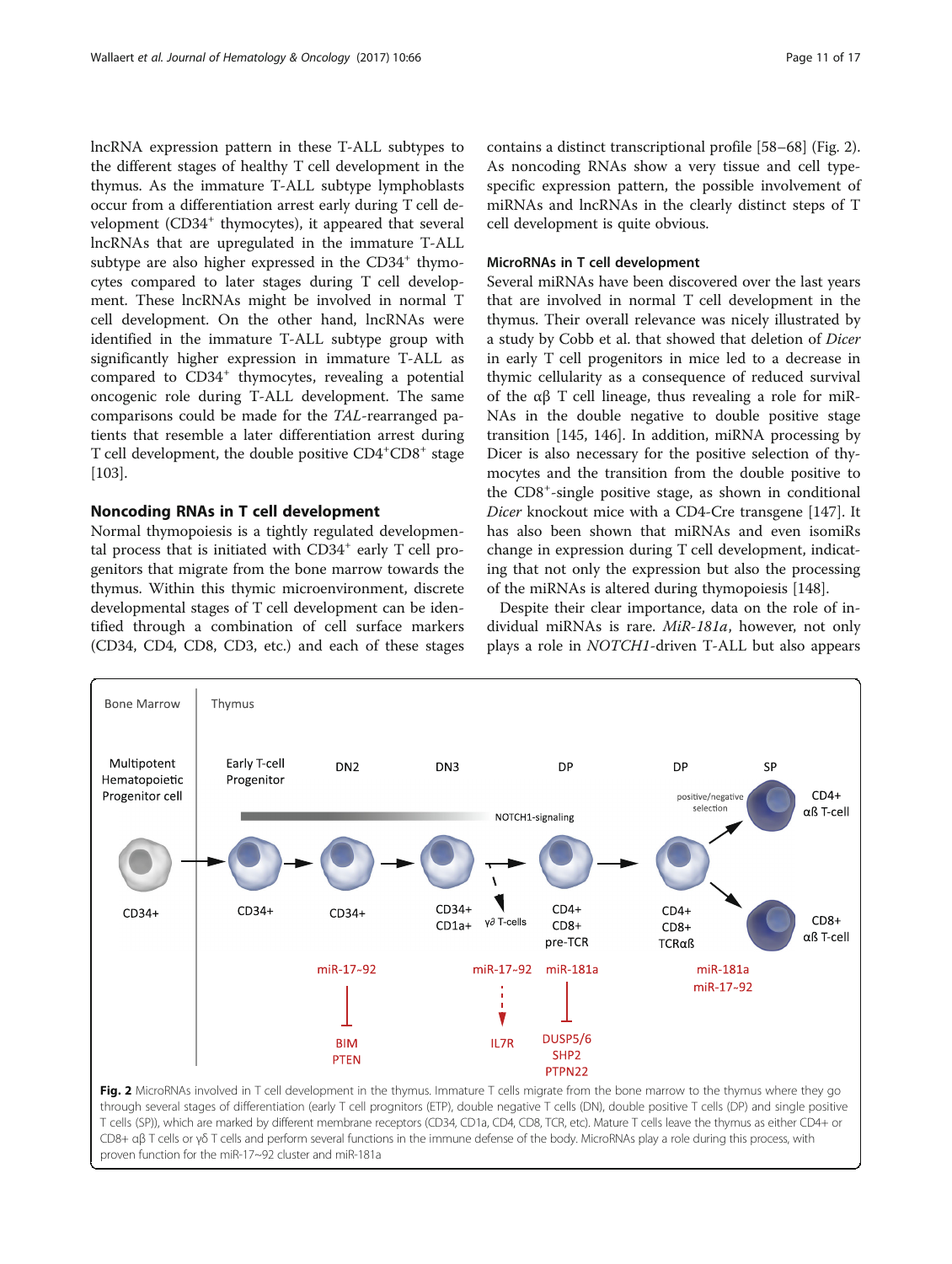to be involved during normal T cell development. The expression of miR-181a is high at the double positive T cell stage and decreases during development, with almost no expression in differentiated T cells [\[149](#page-15-0), [150](#page-15-0)]. Furthermore, it has been shown that miR-181a increases thymocyte sensitivity by directly inhibiting the expression of DUSP5, DUSP6, SHP2, and PTPN22 which are negative regulators of TCR signaling [\[151\]](#page-15-0). miR-181a also appears to be involved in the regulation of positive and negative selection of thymocytes [\[150](#page-15-0), [151\]](#page-15-0) (Fig. [2](#page-10-0)).

The  $miR-17~92$  cluster inhibits the expression of PTEN and of the pro-apoptotic protein BIM, which leads to T cell survival at the DN2 stage of T cell development [[152\]](#page-15-0). It has also been shown that the  $miR-17~92$  cluster is necessary for cell survival at the double negative to double positive transition of T cell development by regulating the IL7R receptor surface expression and the response to IL-7 [[153](#page-15-0)]. Furthermore, this cluster is also involved in positive and negative selection of thymocytes [[152\]](#page-15-0). Recently, it has been shown that the expression of the  $miR-17~92$  cluster is regulated by TCR signaling and, in this way, indirectly by miR-181a. The expression of miR-17~92 can inhibit CD69 expression, which is also activated by TCR signaling. With this feed forward loop, cell-to-cell variation in the thymocytes is regulated. This further marks the importance of miRNAs during normal T cell development [[154\]](#page-15-0) (Fig. [2](#page-10-0)).

#### LncRNAs in T cell development

As lncRNAs are known to be expressed tissue specifically, it should be no surprise that also lncRNAs are involved in this specific developmental process. However, not much is known about lncRNAs involved in human thymopoiesis. Several studies profiled either sorted thymocytes from mice or differentiation stages of mature T cells [[155, 156\]](#page-15-0), thereby already revealing fluctuations in lncRNA expression during T cell development.

The T-ALL oncogene NOTCH1 is also necessary for T cell lineage commitment in the first stages of T cell development. NOTCH1 signaling is high in the CD34<sup>+</sup> thymocytes but drops significantly during the β-selection process when the cells differentiate towards CD4+CD8+ double positive thymocytes. In addition to the role of NOTCH1 in lncRNA expression in T-ALL (see above), Durinck et al. also examined lncRNAs in T cell development  $[102]$ . Human thymic  $CD34<sup>+</sup>$  progenitor T cells were plated on an OP9 stromal cell layer that expresses the NOTCH ligand DLL-1 (delta-like ligand 1), leading to activation of NOTCH1 signaling. RNA - sequencing was performed after 48 hours of co-culture and showed a clear shift in lncRNA expression. Furthermore, ex vivo purified human thymocyte subsets (CD34<sup>+</sup>CD1<sup>-</sup>CD4<sup>+</sup>,  $CD34^+CD1^+CD4^+$ ,  $CD4^+CD8^+CD3^-$ , and  $CD4^+CD8^+$ CD3<sup>+</sup> ) were profiled on an expression array that

detected also lncRNAs. The NOTCH-regulated lncRNAs selected from the co-culture experiment clearly followed the expression pattern of DTX1, a protein-coding NOTCH1 target gene that is expressed in  $CD34<sup>+</sup>$  thymocytes but not in CD4<sup>+</sup>CD8<sup>+</sup> double positive T cells. With this study, the importance of NOTCH1 in the regulation of lncRNA expression during T cell development was clearly shown. Expression profiling of these T cell subsets also revealed several other lncRNAs with dynamic expression patterns during human T cell development, suggesting that these also have specific roles during the T cell maturation process [[103\]](#page-14-0).

To elucidate the molecular mechanisms that control early hematopoietic lineage choices in human, Casero et al. performed RNA - sequencing on several stages of B and T cell development [[157](#page-15-0)]. Also here, stage-specific patterns of lncRNA expression were identified during the different stages of T cell development. Remarkably, cell type-specific lncRNAs, and not high expressed lncRNAs, were characterized by high densities of H3K4me1 and H3K4me3 histone modifications (marks for respectively active enhancers and promoters). Another interesting difference between lncRNAs and protein-coding genes was detected if the samples were clustered based on differentially expressed genes. For protein-coding genes, the  $CD34<sup>+</sup>$  thymic progenitor cells segregated with the  $CD34<sup>+</sup>$  populations in the bone marrow and not with more mature (CD34<sup>−</sup> ) thymic progenitor cells. However, lncRNAs clearly made the distinction between thymic cells and bone marrow-derived cells. With these data, the authors could show that the cell type-specific nature of lncRNA expression could be used to define developmental relationships.

Despite the low amount of studies describing the role of miRNAs and lncRNAs in early T cell development, they already suggest that noncoding RNAs complement protein-coding genes in their ability to guide early T cell progenitors through the different maturation stages.

# Conclusions

The role for miRNAs and long noncoding RNAs has been described in several cancer entities and in developmental processes. However, it remains a challenge to define the functional activities of these noncoding RNAs, especially for long noncoding RNAs since their potential mechanism of action can be very broad. Nevertheless, the oncogenic roles for several miRNAs (ex. the miR-17~92 cluster [\[23\]](#page-13-0)) and lncRNAs (ex. MALAT1, HOTAIR… [\[52](#page-13-0), [53\]](#page-13-0)) have been described in detail for several cancer entities.

In T-ALL, the role for miRNAs is already explored in depth. One landmark publication by the Wendel team could link several miRNAs to protein-coding genes with a known tumor suppressive role in T-ALL,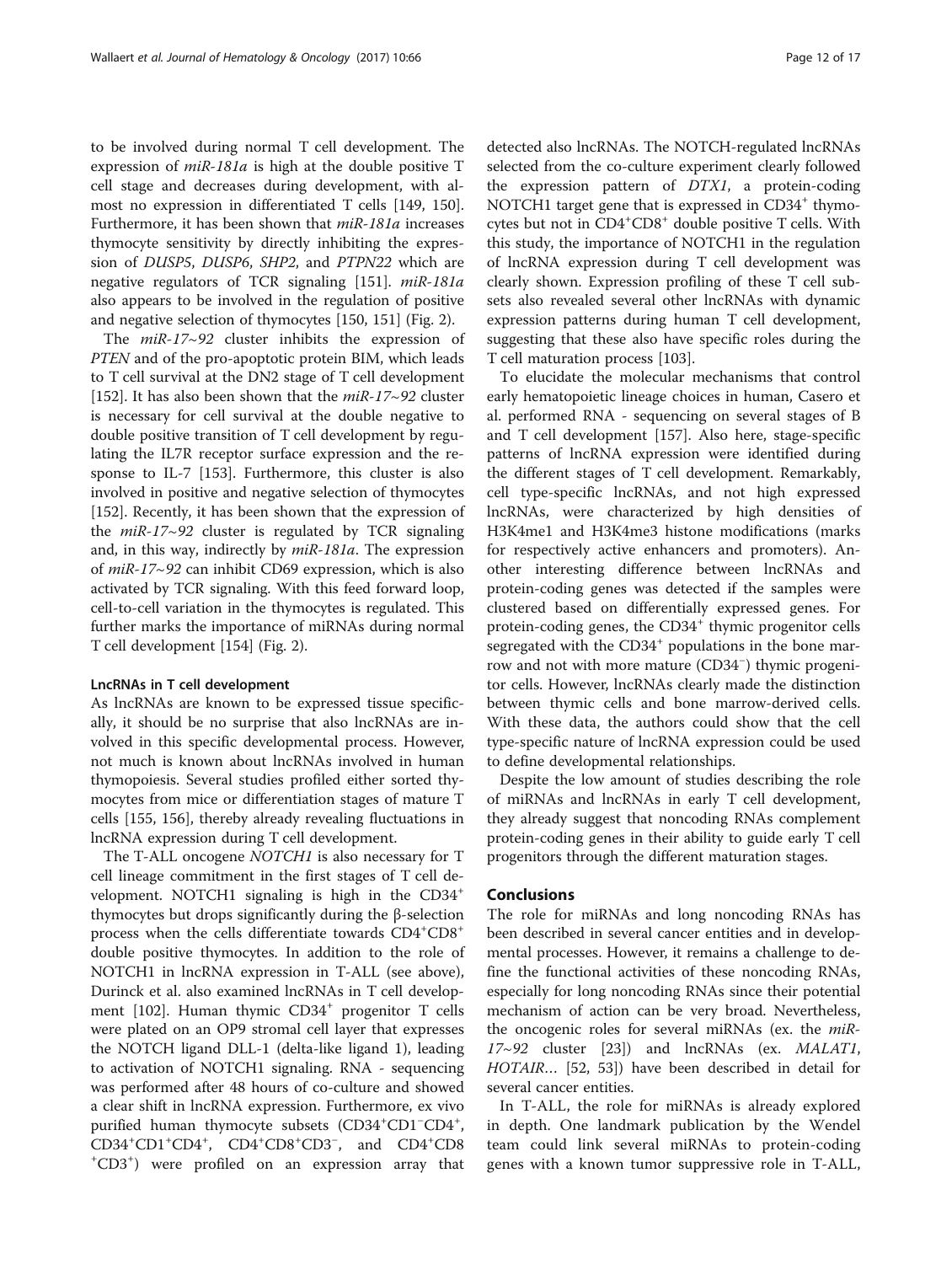<span id="page-12-0"></span>also showing the cooperative effect of several miRNAs on the same mRNA [\[121](#page-15-0)]. This paved the way for several other studies that could expand this miRNAmRNA network. Also in T cell development, there seems to be a role for miRNAs; however, more indepth studies should be performed to profile the miR-NAs that have key roles during these developmental steps.

The role for lncRNAs in T-ALL and T cell development is less established in comparison to miRNAs. Nevertheless, the discovery of LUNAR1, a NOTCH1 activated lncRNA that regulates the expression of IGF1R in T-ALL [[118\]](#page-15-0), proves that there are lncRNAs involved in the oncogenic development of T-ALL. Furthermore, several studies identified lncRNAs with a specific expression pattern in T-ALL and T cell development, but the functional mechanisms of these lncRNAs have not been discovered. This is partly due to the lack of species conservation of lncRNAs, which makes it difficult to study them in mouse models, but also because a detailed study describing an in-depth and full transcriptome of all discrete stages of human T cell development is still missing. Another obstacle is the broad range of possible functional mechanisms that lncRNAs could have, which is not the case for miRNAs, and the lack of robust genetic tools in human primary hematopoietic precursors cells to functionally study the role of individual lncRNAs.

As more and more functions for miRNAs and lncRNAs are discovered, several possible pharmacological inhibitory mechanisms, for example the usage of antisense oligonucleotides, are being tested to target these noncoding RNAs [[158](#page-15-0), [159\]](#page-16-0). The interesting feature of noncoding RNAs is that their expression is more tissue specific than most proteincoding oncogenes. Drugs targeting these tissue specific RNAs could then result in less off-target effects of the therapy. Because of this, noncoding RNA research with a focus on these ectopic expressed noncoding RNAs should be further established, taken into account that there should also be a possibility to identify patients in clinic that could benefit from these specific treatments.

#### Abbreviations

ASO: Antisense oligonucleotide; CD: Cluster of differentiation;

ceRNA: Competitive endogenous RNA; CHART: Capture hybridization analysis of RNA targets; ChIRP: Chromatin isolation by RNA purification; CRISPR: Cluster of regularly interspaced short palindromic repeats; DLL-1: Delta-like ligand 1; eRNA: Enhancer RNA; ETP-ALL: Early T cell precursor ALL; FISH: Fluorescence in situ hybridization; GSI: γ-Secretase inhibitor; HOTAIR: Homeobox transcript antisense RNA; HPC: Hematopoietic progenitor cells; ICN1: Intracellular NOTCH1; IGF1R: Insulin-like growth factor 1 receptor; IL-3: Interleukin 3; IL-7: Interleukin 7; lncRNA: Long noncoding RNA; LUNAR1: Leukemia-induced noncoding activator RNA 1; MALAT1: Metastasisassociated lung adenocarcinoma transcript 1; miRNA: MicroRNA; NALT: NOTCH1-associated lncRNA in T-ALL; PRC2: Polycomb repressive

complex 2; RAP: RNA antisense purification; RIP: RNA immunoprecipitation; RISC: RNA-induced silencing complex; T-ALL: T cell acute lymphoblastic leukemia; TCR: T cell receptor; UTR: Untranslated region; XIST: X-inactivate specific transcript

#### Acknowledgements

Not applicable.

#### Funding

Fund for Scientific Research Flanders ("FWO Vlaanderen" research projects 3G056413N and 3G055013N to FP; GA00113N, 3G065614, G0C4713N, G022216N, and 31500615W to PVV; PhD grant to AW), Ghent University Research Fund (GOA LNCCA), the Belgian Program of Interuniversity Poles of Attraction (IUAP P7/03) and the Childhood Cancer Fund Ghent (Kinderkankerfonds VZW).

#### Availability of data and materials

Not applicable.

#### Authors' contributions

AW designed and drafted the manuscript; KD, TT, PV, and FS discussed and revised the manuscript; all authors read and approved the final manuscript.

#### Competing interests

The authors declare that they have no competing interests.

#### Consent for publication

Not applicable.

#### Ethics approval and consent to participate Not applicable.

#### Author details

<sup>1</sup> Center for Medical Genetics, Ghent University, Ghent, Belgium. <sup>2</sup> Cancer Research Institute Ghent, Ghent, Belgium. <sup>3</sup>Department of Clinical Chemistry Microbiology and Immunology, Ghent University, Ghent, Belgium.

#### Received: 7 January 2017 Accepted: 24 February 2017 Published online: 07 March 2017

#### References

- 1. Djebali S, Davis CA, Merkel A, Dobin A, Lassmann T, Mortazavi A, Tanzer A, Lagarde J, Lin W, Schlesinger F, et al. Landscape of transcription in human cells. Nature. 2012;489:101–8.
- 2. Hahn MW, Wray GA. The g-value paradox. Evol Dev. 2002;4:73–5.
- 3. Taft RJ, Pheasant M, Mattick JS. The relationship between non-proteincoding DNA and eukaryotic complexity. Bioessays. 2007;29:288–99.
- 4. Lee RC, Feinbaum RL, Ambros V. The C. elegans heterochronic gene lin-4 encodes small RNAs with antisense complementarity to lin-14. Cell. 1993;75: 843–54.
- 5. Cai X, Hagedorn CH, Cullen BR. Human microRNAs are processed from capped, polyadenylated transcripts that can also function as mRNAs. RNA. 2004;10:1957–66.
- Lee Y, Jeon K, Lee JT, Kim S, Kim VN. MicroRNA maturation: stepwise processing and subcellular localization. EMBO J. 2002;21:4663–70.
- 7. Lee Y, Ahn C, Han J, Choi H, Kim J, Yim J, Lee J, Provost P, Radmark O, Kim S, Kim VN. The nuclear RNase III Drosha initiates microRNA processing. Nature. 2003;425:415–9.
- 8. Yi R, Qin Y, Macara IG, Cullen BR. Exportin-5 mediates the nuclear export of pre-microRNAs and short hairpin RNAs. Genes Dev. 2003;17:3011–6.
- 9. Lund E, Guttinger S, Calado A, Dahlberg JE, Kutay U. Nuclear export of microRNA precursors. Science. 2004;303:95–8.
- 10. Denli AM, Tops BB, Plasterk RH, Ketting RF, Hannon GJ. Processing of primary microRNAs by the Microprocessor complex. Nature. 2004;432:231–5.
- 11. Gregory RI, Yan KP, Amuthan G, Chendrimada T, Doratotaj B, Cooch N, Shiekhattar R. The Microprocessor complex mediates the genesis of microRNAs. Nature. 2004;432:235–40.
- 12. Landthaler M, Yalcin A, Tuschl T. The human DiGeorge syndrome critical region gene 8 and Its D. melanogaster homolog are required for miRNA biogenesis. Curr Biol. 2004;14:2162–7.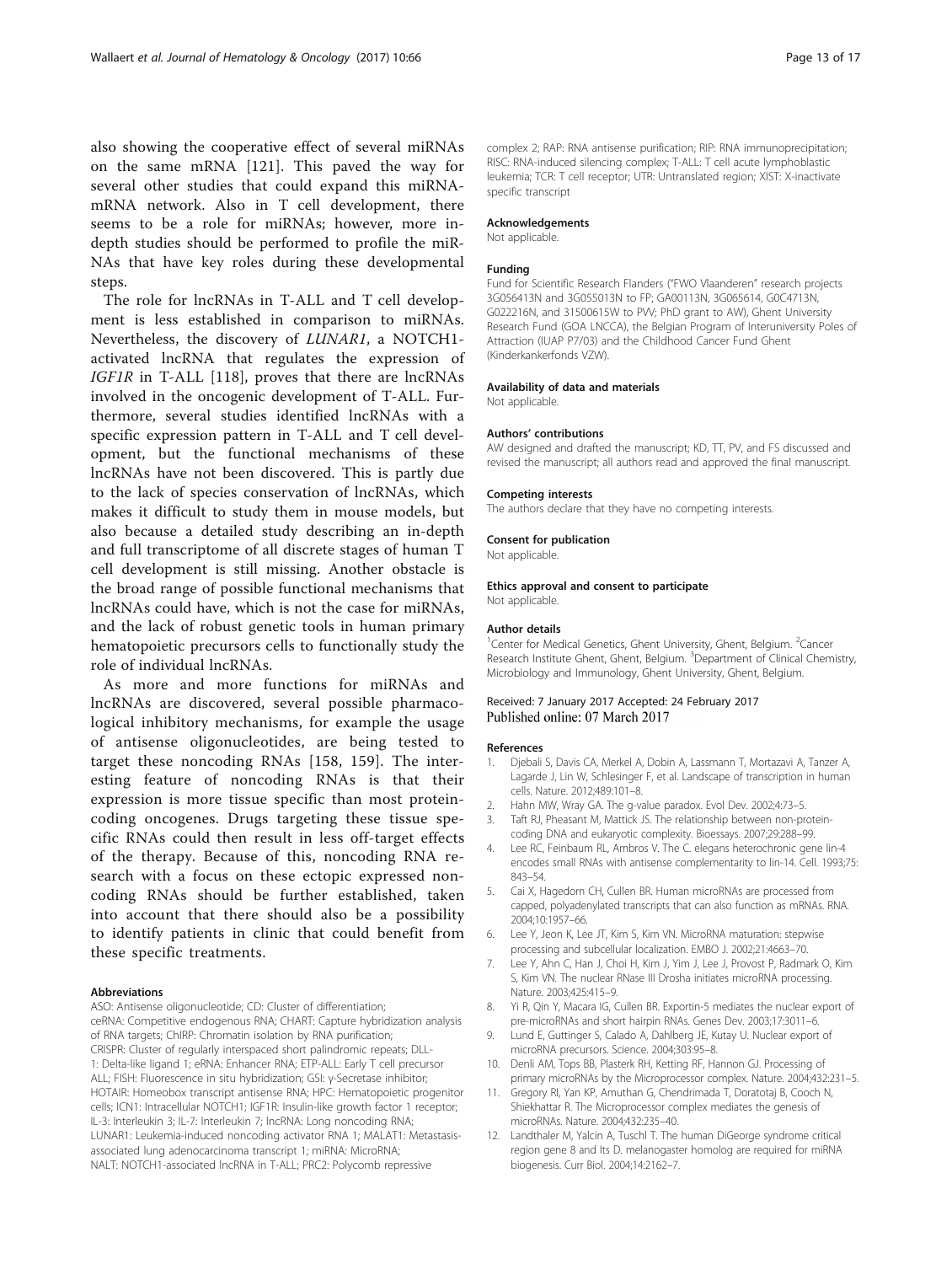- <span id="page-13-0"></span>13. Ha M, Kim VN. Regulation of microRNA biogenesis. Nat Rev Mol Cell Biol. 2014;15:509–24.
- 14. Vasudevan S, Tong Y, Steitz JA, Switching from repression to activation: microRNAs can up-regulate translation. Science. 2007;318:1931–4.
- 15. Jansson MD, Lund AH. MicroRNA and cancer. Mol Oncol. 2012;6:590–610. 16. Hayes J, Peruzzi PP, Lawler S. MicroRNAs in cancer: biomarkers, functions
- and therapy. Trends Mol Med. 2014;20:460–9. 17. Lin S, Gregory RI. MicroRNA biogenesis pathways in cancer. Nat Rev Cancer. 2015;15:321–33.
- 18. Ventura A, Young AG, Winslow MM, Lintault L, Meissner A, Erkeland SJ, Newman J, Bronson RT, Crowley D, Stone JR, et al. Targeted deletion reveals essential and overlapping functions of the miR-17 through 92 family of miRNA clusters. Cell. 2008;132:875–86.
- 19. O'Donnell KA, Wentzel EA, Zeller KI, Dang CV, Mendell JT. c-Myc-regulated microRNAs modulate E2F1 expression. Nature. 2005;435:839–43.
- 20. Schulte JH, Horn S, Otto T, Samans B, Heukamp LC, Eilers UC, Krause M, Astrahantseff K, Klein-Hitpass L, Buettner R, et al. MYCN regulates oncogenic MicroRNAs in neuroblastoma. Int J Cancer. 2008;122:699–704.
- 21. Yan HL, Xue G, Mei Q, Wang YZ, Ding FX, Liu MF, Lu MH, Tang Y, Yu HY, Sun SH. Repression of the miR-17-92 cluster by p53 has an important function in hypoxia-induced apoptosis. EMBO J. 2009;28:2719–32.
- 22. Mu P, Han YC, Betel D, Yao E, Squatrito M, Ogrodowski P, de Stanchina E, D'Andrea A, Sander C, Ventura A. Genetic dissection of the miR-17~92 cluster of microRNAs in Myc-induced B-cell lymphomas. Genes Dev. 2009; 23:2806–11.
- 23. Mogilyansky E, Rigoutsos I. The miR-17/92 cluster: a comprehensive update on its genomics, genetics, functions and increasingly important and numerous roles in health and disease. Cell Death Differ. 2013;20:1603–14.
- 24. Calin GA, Dumitru CD, Shimizu M, Bichi R, Zupo S, Noch E, Aldler H, Rattan S, Keating M, Rai K, et al. Frequent deletions and down-regulation of micro-RNA genes miR15 and miR16 at 13q14 in chronic lymphocytic leukemia. Proc Natl Acad Sci U S A. 2002;99:15524–9.
- 25. Bonci D, Coppola V, Musumeci M, Addario A, Giuffrida R, Memeo L, D'Urso L, Pagliuca A, Biffoni M, Labbaye C, et al. The miR-15a-miR-16-1 cluster controls prostate cancer by targeting multiple oncogenic activities. Nat Med. 2008;14:1271–7.
- 26. Garzon R, Calin GA, Croce CM. MicroRNAs in cancer. Annu Rev Med. 2009; 60:167–79.
- 27. Esquela-Kerscher A, Slack FJ, Oncomirs—microRNAs with a role in cancer. Nat Rev Cancer. 2006;6:259–69.
- 28. Mei Y, Clark D, Mao L. Novel dimensions of piRNAs in cancer. Cancer Lett. 2013;336:46–52.
- 29. Moyano M, Stefani G. piRNA involvement in genome stability and human cancer. J Hematol Oncol. 2015;8:38.
- 30. Naidu S, Magee P, Garofalo M. MiRNA-based therapeutic intervention of cancer. J Hematol Oncol. 2015;8:68.
- 31. Cancer Genome Atlas Research N. Genomic and epigenomic landscapes of adult de novo acute myeloid leukemia. N Engl J Med. 2013;368:2059–74.
- 32. Brown CJ, Hendrich BD, Rupert JL, Lafreniere RG, Xing Y, Lawrence J, Willard HF. The human XIST gene: analysis of a 17 kb inactive X-specific RNA that contains conserved repeats and is highly localized within the nucleus. Cell. 1992;71:527–42.
- 33. Penny GD, Kay GF, Sheardown SA, Rastan S, Brockdorff N. Requirement for Xist in X chromosome inactivation. Nature. 1996;379:131–7.
- 34. Diederichs S. The four dimensions of noncoding RNA conservation. Trends Genet. 2014;30:121–3.
- 35. Johnsson P, Lipovich L, Grander D, Morris KV. Evolutionary conservation of long non-coding RNAs; sequence, structure, function. Biochim Biophys Acta. 2014;1840:1063–71.
- 36. Volders PJ, Verheggen K, Menschaert G, Vandepoele K, Martens L, Vandesompele J, Mestdagh P. An update on LNCipedia: a database for annotated human lncRNA sequences. Nucleic Acids Res. 2015;43:4363–4.
- 37. Rinn JL, Chang HY. Genome regulation by long noncoding RNAs. Annu Rev Biochem. 2012;81:145–66.
- 38. Davidovich C, Cech TR. The recruitment of chromatin modifiers by long noncoding RNAs: lessons from PRC2. RNA. 2015;21:2007–22.
- 39. Brockdorff N. Noncoding RNA and Polycomb recruitment. RNA. 2013;19: 429–42.
- 40. Kino T, Hurt DE, Ichijo T, Nader N, Chrousos GP. Noncoding RNA gas5 is a growth arrest- and starvation-associated repressor of the glucocorticoid receptor. Sci Signal. 2010;3:ra8.
- 41. Martianov I, Ramadass A, Serra Barros A, Chow N, Akoulitchev A. Repression of the human dihydrofolate reductase gene by a non-coding interfering transcript. Nature. 2007;445:666–70.
- 42. Mariner PD, Walters RD, Espinoza CA, Drullinger LF, Wagner SD, Kugel JF, Goodrich JA. Human Alu RNA is a modular transacting repressor of mRNA transcription during heat shock. Mol Cell. 2008;29:499–509.
- 43. Li W, Notani D, Rosenfeld MG. Enhancers as non-coding RNA transcription units: recent insights and future perspectives. Nat Rev Genet. 2016;17:207–23.
- 44. Lam MT, Li W, Rosenfeld MG, Glass CK. Enhancer RNAs and regulated transcriptional programs. Trends Biochem Sci. 2014;39:170–82.
- 45. Beltran M, Puig I, Pena C, Garcia JM, Alvarez AB, Pena R, Bonilla F, de Herreros AG. A natural antisense transcript regulates Zeb2/Sip1 gene expression during Snail1-induced epithelial-mesenchymal transition. Genes Dev. 2008;22:756–69.
- 46. Munroe SH, Lazar MA. Inhibition of c-erbA mRNA splicing by a naturally occurring antisense RNA. J Biol Chem. 1991;266:22083–6.
- 47. Poliseno L, Salmena L, Zhang J, Carver B, Haveman WJ, Pandolfi PP. A coding-independent function of gene and pseudogene mRNAs regulates tumour biology. Nature. 2010;465:1033–8.
- 48. Yu G, Yao W, Gumireddy K, Li A, Wang J, Xiao W, Chen K, Xiao H, Li H, Tang K, et al. Pseudogene PTENP1 functions as a competing endogenous RNA to suppress clear-cell renal cell carcinoma progression. Mol Cancer Ther. 2014; 13:3086–97.
- 49. Sanchez-Mejias A, Tay Y. Competing endogenous RNA networks: tying the essential knots for cancer biology and therapeutics. J Hematol Oncol. 2015;8:30.
- 50. Geisler S, Coller J. RNA in unexpected places: long non-coding RNA functions in diverse cellular contexts. Nat Rev Mol Cell Biol. 2013;14:699–712.
- 51. Maass PG, Luft FC, Bahring S. Long non-coding RNA in health and disease. J Mol Med (Berl). 2014;92:337–46.
- 52. Gutschner T, Hammerle M, Diederichs S. MALAT1—a paradigm for long noncoding RNA function in cancer. J Mol Med (Berl). 2013;91:791–801.
- 53. Gupta RA, Shah N, Wang KC, Kim J, Horlings HM, Wong DJ, Tsai MC, Hung T, Argani P, Rinn JL, et al. Long non-coding RNA HOTAIR reprograms chromatin state to promote cancer metastasis. Nature. 2010;464:1071–6.
- 54. Kim TK, Hemberg M, Gray JM, Costa AM, Bear DM, Wu J, Harmin DA, Laptewicz M, Barbara-Haley K, Kuersten S, et al. Widespread transcription at neuronal activity-regulated enhancers. Nature. 2010;465:182–7.
- 55. Lai F, Shiekhattar R. Enhancer RNAs: the new molecules of transcription. Curr Opin Genet Dev. 2014;25:38–42.
- 56. Paralkar VR, Taborda CC, Huang P, Yao Y, Kossenkov AV, Prasad R, Luan J, Davies JO, Hughes JR, Hardison RC, et al. Unlinking an lncRNA from its associated cis element. Mol Cell. 2016;62:104–10.
- 57. Engreitz JM, Haines JE, Perez EM, Munson G, Chen J, Kane M, McDonel PE, Guttman M, Lander ES. Local regulation of gene expression by lncRNA promoters, transcription and splicing. Nature. 2016;539:452–5.
- 58. Taghon T, Waegemans E, Van de Walle I. Notch signaling during human T cell development. Curr Top Microbiol Immunol. 2012;360:75–97.
- 59. Dik WA, Pike-Overzet K, Weerkamp F, de Ridder D, de Haas EF, Baert MR, van der Spek P, Koster EE, Reinders MJ, van Dongen JJ, et al. New insights on human T cell development by quantitative T cell receptor gene rearrangement studies and gene expression profiling. J Exp Med. 2005;201:1715–23.
- 60. Germain RN. T-cell development and the CD4-CD8 lineage decision. Nat Rev Immunol. 2002;2:309–22.
- 61. Van de Walle I, De Smet G, De Smedt M, Vandekerckhove B, Leclercq G, Plum J, Taghon T. An early decrease in Notch activation is required for human TCR-alphabeta lineage differentiation at the expense of TCRgammadelta T cells. Blood. 2009;113:2988–98.
- 62. Van de Walle I, Dolens AC, Durinck K, De Mulder K, Van Loocke W, Damle S, Waegemans E, De Medts J, Velghe I, De Smedt M, et al. GATA3 induces human T-cell commitment by restraining Notch activity and repressing NKcell fate. Nat Commun. 2016;7:11171.
- 63. Blom B, Spits H. Development of human lymphoid cells. Annu Rev Immunol. 2006;24:287–320.
- 64. Garcia-Peydro M, de Yebenes VG, Toribio ML. Sustained Notch1 signaling instructs the earliest human intrathymic precursors to adopt a gammadelta T-cell fate in fetal thymus organ culture. Blood. 2003;102:2444–51.
- 65. Jones ME, Zhuang Y. Acquisition of a functional T cell receptor during T lymphocyte development is enforced by HEB and E2A transcription factors. Immunity. 2007;27:860–70.
- 66. Yui MA, Rothenberg EV. Developmental gene networks: a triathlon on the course to T cell identity. Nat Rev Immunol. 2014;14:529–45.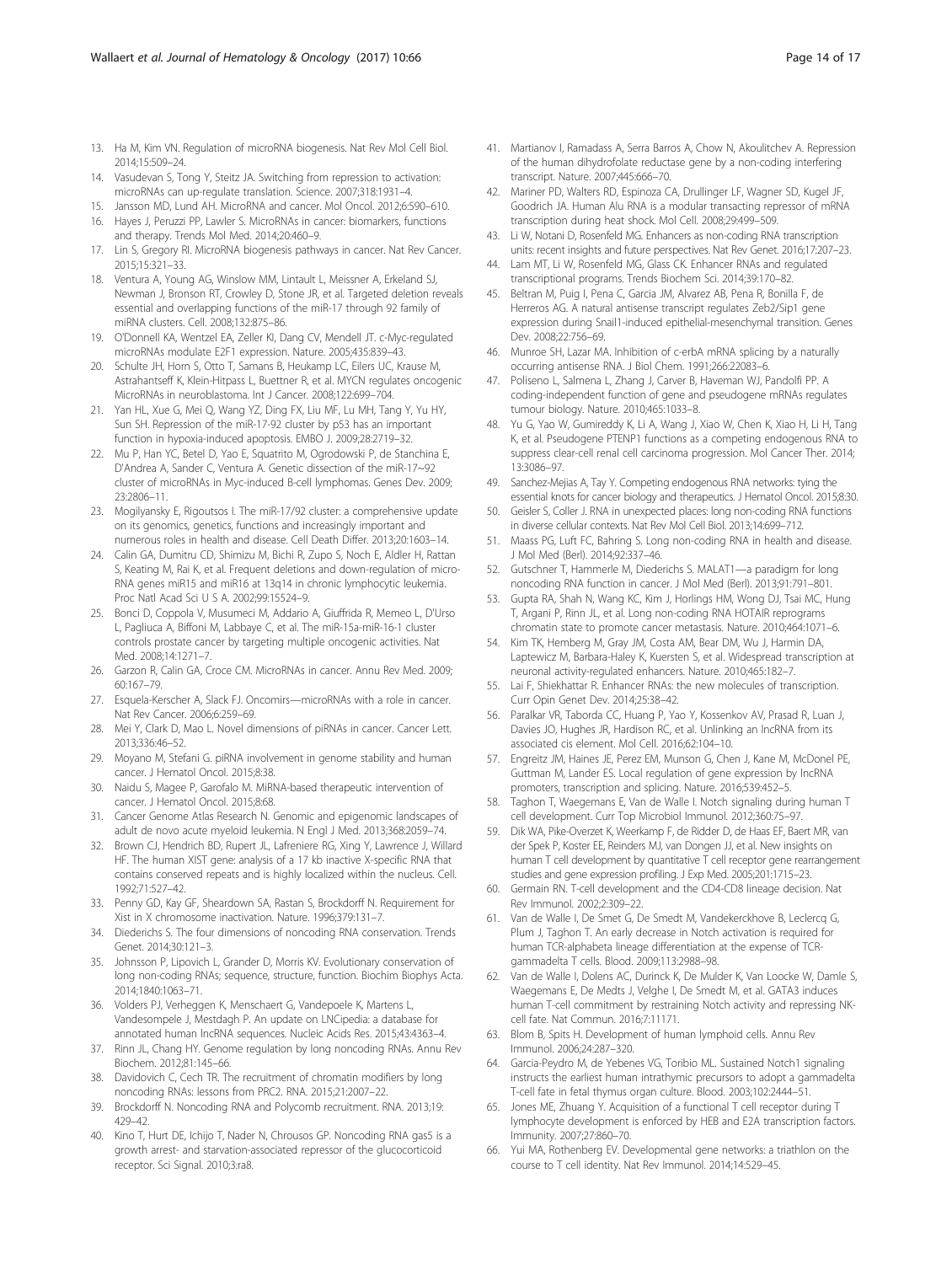- <span id="page-14-0"></span>67. Rothenberg EV, Kueh HY, Yui MA, Zhang JA. Hematopoiesis and T-cell specification as a model developmental system. Immunol Rev. 2016;271:72–97.
- 68. Rothenberg EV, Ungerback J, Champhekar A. Forging T-lymphocyte identity: intersecting networks of transcriptional control. Adv Immunol. 2016;129:109–74.
- 69. Koch U, Radtke F. Mechanisms of T cell development and transformation. Annu Rev Cell Dev Biol. 2011;27:539–62.
- 70. Ferrando AA, Neuberg DS, Staunton J, Loh ML, Huard C, Raimondi SC, Behm FG, Pui CH, Downing JR, Gilliland DG, et al. Gene expression signatures define novel oncogenic pathways in T cell acute lymphoblastic leukemia. Cancer Cell. 2002;1:75–87.
- 71. Meijerink JP. Genetic rearrangements in relation to immunophenotype and outcome in T-cell acute lymphoblastic leukaemia. Best Pract Res Clin Haematol. 2010;23:307–18.
- 72. Van Vlierberghe P, Pieters R, Beverloo HB, Meijerink JP. Molecular-genetic insights in paediatric T-cell acute lymphoblastic leukaemia. Br J Haematol. 2008;143:153–68.
- 73. Soulier J, Clappier E, Cayuela JM, Regnault A, Garcia-Peydro M, Dombret H, Baruchel A, Toribio ML, Sigaux F. HOXA genes are included in genetic and biologic networks defining human acute T-cell leukemia (T-ALL). Blood. 2005;106:274–86.
- 74. Homminga I, Pieters R, Langerak AW, de Rooi JJ, Stubbs A, Verstegen M, Vuerhard M, Buijs-Gladdines J, Kooi C, Klous P, et al. Integrated transcript and genome analyses reveal NKX2-1 and MEF2C as potential oncogenes in T cell acute lymphoblastic leukemia. Cancer Cell. 2011;19:484–97.
- 75. Weng AP, Ferrando AA, Lee W, Morris JP, Silverman LB, Sanchez-Irizarry C, Blacklow SC, Look AT, Aster JC. Activating mutations of NOTCH1 in human T cell acute lymphoblastic leukemia. Science. 2004;306:269–71.
- 76. Tzoneva G, Ferrando AA. Recent advances on NOTCH signaling in T-ALL. Curr Top Microbiol Immunol. 2012;360:163–82.
- 77. Karrman K, Johansson B. Pediatric T-cell acute lymphoblastic leukemia. Genes Chromosomes Cancer. 2017;56:89-116.
- 78. Van Vlierberghe P, Ferrando A. The molecular basis of T cell acute lymphoblastic leukemia. J Clin Invest. 2012;122:3398–406.
- 79. Wei S, Wang K. Long noncoding RNAs: pivotal regulators in acute myeloid leukemia. Exp Hematol Oncol. 2015;5:30.
- 80. Morlando M, Ballarino M, Fatica A. Long non-coding RNAs: new players in hematopoiesis and leukemia. Front Med (Lausanne). 2015;2:23.
- 81. Zhang X, Hu W: Long noncoding RNAs in hematopoiesis. F1000Res 2016, 5.
- 82. Satpathy AT, Chang HY. Long noncoding RNA in hematopoiesis and immunity. Immunity. 2015;42:792–804. 83. Schotte D, Pieters R, Den Boer ML. MicroRNAs in acute leukemia: from
- biological players to clinical contributors. Leukemia. 2012;26:1–12.
- 84. Zhao H, Wang D, Du W, Gu D, Yang R. MicroRNA and leukemia: tiny molecule, great function. Crit Rev Oncol Hematol. 2010;74:149–55.
- 85. Montagner S, Deho L, Monticelli S. MicroRNAs in hematopoietic development. BMC Immunol. 2014;15:14.
- 86. Zhang H, Yang JH, Zheng YS, Zhang P, Chen X, Wu J, Xu L, Luo XQ, Ke ZY, Zhou H, et al. Genome-wide analysis of small RNA and novel MicroRNA discovery in human acute lymphoblastic leukemia based on extensive sequencing approach. PLoS One. 2009;4:e6849.
- 87. Schotte D, Akbari Moqadam F, Lange-Turenhout EA, Chen C, van Ijcken WF, Pieters R, den Boer ML. Discovery of new microRNAs by small RNAome deep sequencing in childhood acute lymphoblastic leukemia. Leukemia. 2011;25:1389–99.
- 88. Mestdagh P, Hartmann N, Baeriswyl L, Andreasen D, Bernard N, Chen C, Cheo D, D'Andrade P, DeMayo M, Dennis L, et al. Evaluation of quantitative miRNA expression platforms in the microRNA quality control (miRQC) study. Nat Methods. 2014;11:809–15.
- 89. Wong N, Wang X. miRDB: an online resource for microRNA target prediction and functional annotations. Nucleic Acids Res. 2015;43:D146–152.
- 90. Betel D, Wilson M, Gabow A, Marks DS, Sander C. The microRNA.org resource: targets and expression. Nucleic Acids Res. 2008;36:D149–153.
- 91. Agarwal V, Bell GW, Nam JW, Bartel DP: Predicting effective microRNA target sites in mammalian mRNAs. Elife 2015, 4
- 92. Van Peer G, De Paepe A, Stock M, Anckaert J, Volders PJ, Vandesompele J, De Baets B, Waegeman W. miSTAR: miRNA target prediction through modeling quantitative and qualitative miRNA binding site information in a stacked model structure. Nucleic Acids Res. 2016; Epub ahead of print.
- 93. Helwak A, Kudla G, Dudnakova T, Tollervey D. Mapping the human miRNA interactome by CLASH reveals frequent noncanonical binding. Cell. 2013; 153:654–65.
- 94. Thomson DW, Bracken CP, Goodall GJ. Experimental strategies for microRNA target identification. Nucleic Acids Res. 2011;39:6845–53.
- 95. Licatalosi DD, Mele A, Fak JJ, Ule J, Kayikci M, Chi SW, Clark TA, Schweitzer AC, Blume JE, Wang X, et al. HITS-CLIP yields genome-wide insights into brain alternative RNA processing. Nature. 2008;456:464–9.
- 96. Hafner M, Landthaler M, Burger L, Khorshid M, Hausser J, Berninger P, Rothballer A, Ascano Jr M, Jungkamp AC, Munschauer M, et al. Transcriptome-wide identification of RNA-binding protein and microRNA target sites by PAR-CLIP. Cell. 2010;141:129–41.
- 97. Chi SW, Zang JB, Mele A, Darnell RB. Argonaute HITS-CLIP decodes microRNA-mRNA interaction maps. Nature. 2009;460:479–86.
- 98. Tan LP, Seinen E, Duns G, de Jong D, Sibon OC, Poppema S, Kroesen BJ, Kok K, van den Berg A. A high throughput experimental approach to identify miRNA targets in human cells. Nucleic Acids Res. 2009;37:e137.
- 99. Mets E, Van Peer G, Van der Meulen J, Boice M, Taghon T, Goossens S, Mestdagh P, Benoit Y, De Moerloose B, Van Roy N, et al. MicroRNA-128-3p is a novel oncomiR targeting PHF6 in T-cell acute lymphoblastic leukemia. Haematologica. 2014;99:1326–33.
- 100. Pear WS, Aster JC, Scott ML, Hasserjian RP, Soffer B, Sklar J, Baltimore D. Exclusive development of T cell neoplasms in mice transplanted with bone marrow expressing activated Notch alleles. J Exp Med. 1996;183:2283–91.
- 101. Junker F, Chabloz A, Koch U, Radtke F. Dicer1 imparts essential survival cues in Notch-driven T-ALL via miR-21-mediated tumor suppressor Pdcd4 repression. Blood. 2015;126:993–1004.
- 102. Durinck K, Wallaert A, Van de Walle I, Van Loocke W, Volders PJ, Vanhauwaert S, Geerdens E, Benoit Y, Van Roy N, Poppe B, et al. The Notch driven long non-coding RNA repertoire in T-cell acute lymphoblastic leukemia. Haematologica. 2014;99:1808–16.
- 103. Wallaert A, Durinck K, Van Loocke W, Van de Walle I, Matthijssens F, Volders PJ, Avila Cobos F, Rombaut D, Rondou P, Mestdagh P, et al. Long noncoding RNA signatures define oncogenic subtypes in T-cell acute lymphoblastic leukemia. Leukemia. 2016;30:1927-30.
- 104. Derrien T, Johnson R, Bussotti G, Tanzer A, Djebali S, Tilgner H, Guernec G, Martin D, Merkel A, Knowles DG, et al. The GENCODE v7 catalog of human long noncoding RNAs: analysis of their gene structure, evolution, and expression. Genome Res. 2012;22:1775–89.
- 105. Cui P, Lin Q, Ding F, Xin C, Gong W, Zhang L, Geng J, Zhang B, Yu X, Yang J, et al. A comparison between ribo-minus RNA-sequencing and polyAselected RNA-sequencing. Genomics. 2010;96:259–65.
- 106. Mortazavi A, Williams BA, McCue K, Schaeffer L, Wold B. Mapping and quantifying mammalian transcriptomes by RNA-Seq. Nat Methods. 2008;5:621–8.
- 107. Guttman M, Amit I, Garber M, French C, Lin MF, Feldser D, Huarte M, Zuk O, Carey BW, Cassady JP, et al. Chromatin signature reveals over a thousand highly conserved large non-coding RNAs in mammals. Nature. 2009;458:223–7.
- 108. Hung T, Wang Y, Lin MF, Koegel AK, Kotake Y, Grant GD, Horlings HM, Shah N, Umbricht C, Wang P, et al. Extensive and coordinated transcription of noncoding RNAs within cell-cycle promoters. Nat Genet. 2011;43:621–9.
- 109. Chu C, Qu K, Zhong FL, Artandi SE, Chang HY. Genomic maps of long noncoding RNA occupancy reveal principles of RNA-chromatin interactions. Mol Cell. 2011;44:667–78.
- 110. Simon MD, Wang CI, Kharchenko PV, West JA, Chapman BA, Alekseyenko AA, Borowsky ML, Kuroda MI, Kingston RE. The genomic binding sites of a noncoding RNA. Proc Natl Acad Sci U S A. 2011;108:20497–502.
- 111. Engreitz J, Lander ES, Guttman M. RNA antisense purification (RAP) for mapping RNA interactions with chromatin. Methods Mol Biol. 2015;1262:183–97.
- 112. Gilbert C, Svejstrup JQ: RNA immunoprecipitation for determining RNA-protein associations in vivo. Curr Protoc Mol Biol 2006, Chapter 27:Unit 27 24.
- 113. Chu C, Spitale RC, Chang HY. Technologies to probe functions and mechanisms of long noncoding RNAs. Nat Struct Mol Biol. 2015;22:29–35.
- 114. Qi LS, Larson MH, Gilbert LA, Doudna JA, Weissman JS, Arkin AP, Lim WA. Repurposing CRISPR as an RNA-guided platform for sequence-specific control of gene expression. Cell. 2013;152:1173–83.
- 115. Pang KC, Frith MC, Mattick JS. Rapid evolution of noncoding RNAs: lack of conservation does not mean lack of function. Trends Genet. 2006;22:1–5.
- 116. Amaral PP, Leonardi T, Han N, Vire E, Gascoigne DK, Arias-Carrasco R, Buscher M, Zhang A, Pluchino S, Maracaja-Coutinho V, et al: Genomic positional conservation identifies topological anchor point (tap)RNAs linked to developmental loci. bioRxiv 2016;051052.
- 117. Ulitsky I. Evolution to the rescue: using comparative genomics to understand long non-coding RNAs. Nat Rev Genet. 2016;17:601–14.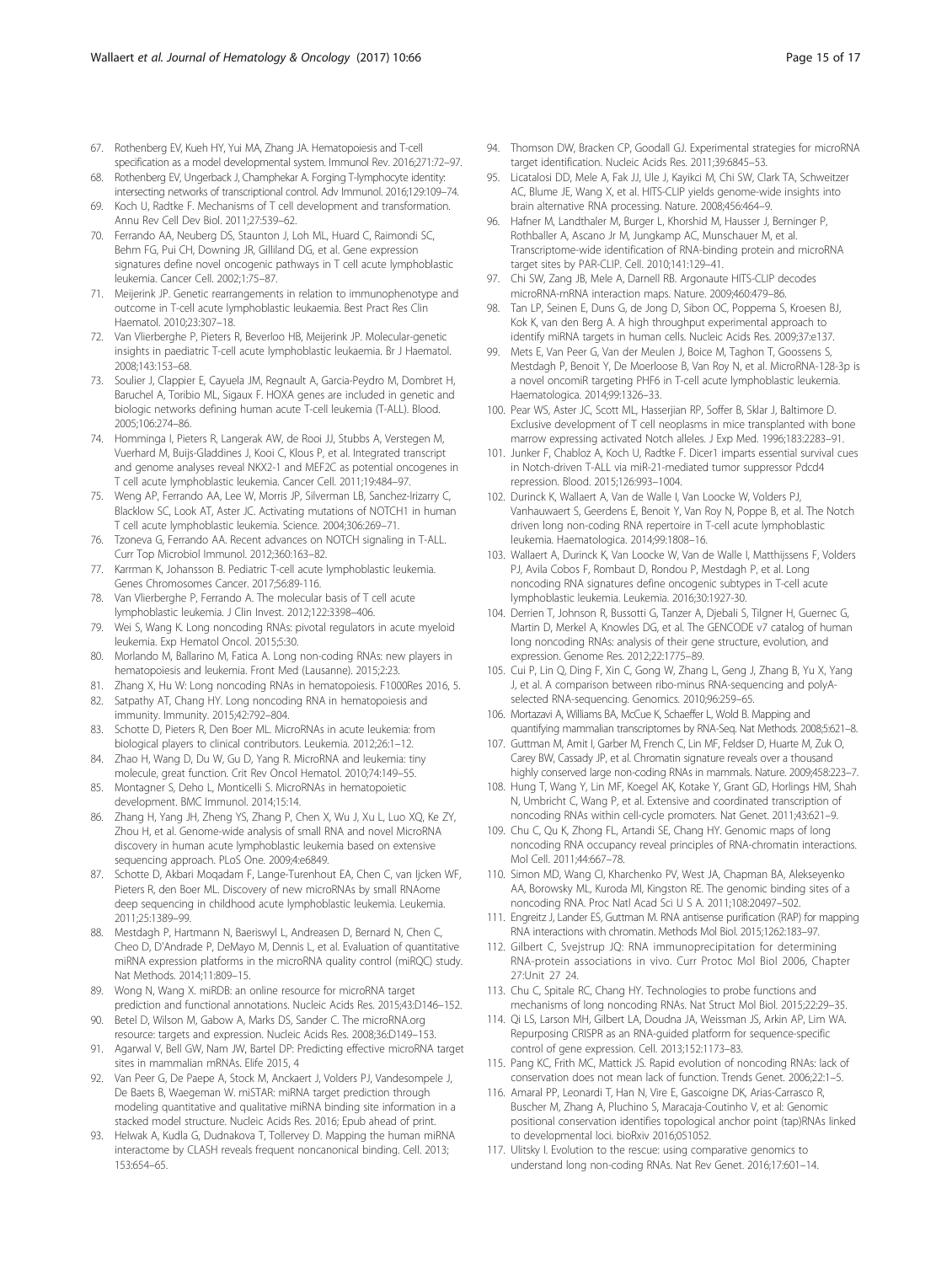- <span id="page-15-0"></span>118. Trimarchi T, Bilal E, Ntziachristos P, Fabbri G, Dalla-Favera R, Tsirigos A, Aifantis I. Genome-wide mapping and characterization of Notch-regulated long noncoding RNAs in acute leukemia. Cell. 2014;158:593–606.
- 119. Mavrakis KJ, Wolfe AL, Oricchio E, Palomero T, de Keersmaecker K, McJunkin K, Zuber J, James T, Khan AA, Leslie CS, et al. Genome-wide RNA-mediated interference screen identifies miR-19 targets in Notch-induced T-cell acute lymphoblastic leukaemia. Nat Cell Biol. 2010;12:372–9.
- 120. Ye H, Liu X, Lv M, Wu Y, Kuang S, Gong J, Yuan P, Zhong Z, Li Q, Jia H, et al. MicroRNA and transcription factor co-regulatory network analysis reveals miR-19 inhibits CYLD in T-cell acute lymphoblastic leukemia. Nucleic Acids Res. 2012;40:5201–14.
- 121. Mavrakis KJ, Van Der Meulen J, Wolfe AL, Liu X, Mets E, Taghon T, Khan AA, Setty M, Rondou P, Vandenberghe P, et al. A cooperative microRNA-tumor suppressor gene network in acute T-cell lymphoblastic leukemia (T-ALL). Nat Genet. 2011;43:673–8.
- 122. Mansour MR, Sanda T, Lawton LN, Li X, Kreslavsky T, Novina CD, Brand M, Gutierrez A, Kelliher MA, Jamieson CH, et al. The TAL1 complex targets the FBXW7 tumor suppressor by activating miR-223 in human T cell acute lymphoblastic leukemia. J Exp Med. 2013;210:1545–57.
- 123. Correia NC, Durinck K, Leite AP, Ongenaert M, Rondou P, Speleman F, Enguita FJ, Barata JT. Novel TAL1 targets beyond protein-coding genes: identification of TAL1-regulated microRNAs in T-cell acute lymphoblastic leukemia. Leukemia. 2013;27:1603–6.
- 124. Gusscott S, Kuchenbauer F, Humphries RK, Weng AP. Notch-mediated repression of miR-223 contributes to IGF1R regulation in T-ALL. Leuk Res. 2012;36:905–11.
- 125. Lv M, Zhang X, Jia H, Li D, Zhang B, Zhang H, Hong M, Jiang T, Jiang Q, Lu J, et al. An oncogenic role of miR-142-3p in human T-cell acute lymphoblastic leukemia (T-ALL) by targeting glucocorticoid receptor-alpha and cAMP/PKA pathways. Leukemia. 2012;26:769–77.
- 126. Fan SJ, Li HB, Cui G, Kong XL, Sun LL, Zhao YQ, Li YH, Zhou J. miRNA-149\* promotes cell proliferation and suppresses apoptosis by mediating JunB in T-cell acute lymphoblastic leukemia. Leuk Res. 2016;41:62–70.
- 127. Miao MH, Ji XQ, Zhang H, Xu J, Zhu H, Shao XJ: miR-590 promotes cell proliferation and invasion in T-cell acute lymphoblastic leukaemia by inhibiting RB1. Oncotarget. 2016;7:39527-39534.
- 128. Verduci L, Azzalin G, Gioiosa S, Carissimi C, Laudadio I, Fulci V, Macino G. microRNA-181a enhances cell proliferation in acute lymphoblastic leukemia by targeting EGR1. Leuk Res. 2015;39:479–85.
- 129. Fragoso R, Mao T, Wang S, Schaffert S, Gong X, Yue S, Luong R, Min H, Yashiro-Ohtani Y, Davis M, et al. Modulating the strength and threshold of NOTCH oncogenic signals by mir-181a-1/b-1. PLoS Genet. 2012;8:e1002855.
- 130. Sanghvi VR, Mavrakis KJ, Van der Meulen J, Boice M, Wolfe AL, Carty M, Mohan P, Rondou P, Socci ND, Benoit Y, et al. Characterization of a set of tumor suppressor microRNAs in T cell acute lymphoblastic leukemia. Sci Signal. 2014;7:ra111.
- 131. Mets E, Van der Meulen J, Van Peer G, Boice M, Mestdagh P, Van de Walle I, Lammens T, Goossens S, De Moerloose B, Benoit Y, et al. MicroRNA-193b-3p acts as a tumor suppressor by targeting the MYB oncogene in T-cell acute lymphoblastic leukemia. Leukemia. 2015;29:798–806.
- 132. Yin JJ, Liang B, Zhan XR. MicroRNA-204 inhibits cell proliferation in T-cell acute lymphoblastic leukemia by down-regulating SOX4. Int J Clin Exp Pathol. 2015;8:9189–95.
- 133. Nagel S, Venturini L, Przybylski GK, Grabarczyk P, Schmidt CA, Meyer C, Drexler HG, Macleod RA, Scherr M. Activation of miR-17-92 by NK-like homeodomain proteins suppresses apoptosis via reduction of E2F1 in T-cell acute lymphoblastic leukemia. Leuk Lymphoma. 2009;50:101–8.
- 134. Schotte D, Lange-Turenhout EA, Stumpel DJ, Stam RW, Buijs-Gladdines JG, Meijerink JP, Pieters R, Den Boer ML. Expression of miR-196b is not exclusively MLL-driven but is especially linked to activation of HOXA genes in pediatric acute lymphoblastic leukemia. Haematologica. 2010;95:1675–82.
- 135. Coskun E, von der Heide EK, Schlee C, Kuhnl A, Gokbuget N, Hoelzer D, Hofmann WK, Thiel E, Baldus CD. The role of microRNA-196a and microRNA-196b as ERG regulators in acute myeloid leukemia and acute Tlymphoblastic leukemia. Leuk Res. 2011;35:208–13.
- 136. Chiaretti S, Messina M, Tavolaro S, Zardo G, Elia L, Vitale A, Fatica A, Gorello P, Piciocchi A, Scappucci G, et al. Gene expression profiling identifies a subset of adult T-cell acute lymphoblastic leukemia with myeloid-like gene features and over-expression of miR-223. Haematologica. 2010;95:1114–21.
- 137. Coskun E, Neumann M, Schlee C, Liebertz F, Heesch S, Goekbuget N, Hoelzer D, Baldus CD. MicroRNA profiling reveals aberrant microRNA expression in adult ETP-ALL and functional studies implicate a role for miR-222 in acute leukemia. Leuk Res. 2013;37:647–56.
- 138. Li X, Sanda T, Look AT, Novina CD, von Boehmer H. Repression of tumor suppressor miR-451 is essential for NOTCH1-induced oncogenesis in T-ALL. J Exp Med. 2011;208:663–75.
- 139. Ortega M, Bhatnagar H, Lin AP, Wang L, Aster JC, Sill H, Aguiar RC. A microRNA-mediated regulatory loop modulates NOTCH and MYC oncogenic signals in B- and T-cell malignancies. Leukemia. 2015;29:968–76.
- 140. Chang TC, Yu D, Lee YS, Wentzel EA, Arking DE, West KM, Dang CV, Thomas-Tikhonenko A, Mendell JT. Widespread microRNA repression by Myc contributes to tumorigenesis. Nat Genet. 2008;40:43–50.
- 141. Kumar V, Palermo R, Talora C, Campese AF, Checquolo S, Bellavia D, Tottone L, Testa G, Miele E, Indraccolo S, et al. Notch and NF-kB signaling pathways regulate miR-223/FBXW7 axis in T-cell acute lymphoblastic leukemia. Leukemia. 2014;28:2324–35.
- 142. Correia NC, Melao A, Povoa V, Sarmento L, Gomez de Cedron M, Malumbres M, Enguita FJ, Barata JT. microRNAs regulate TAL1 expression in T-cell acute lymphoblastic leukemia. Oncotarget. 2016;7:8268–81.
- 143. Wang Y, Wu P, Lin R, Rong L, Xue Y, Fang Y. LncRNA NALT interaction with NOTCH1 promoted cell proliferation in pediatric T cell acute lymphoblastic leukemia. Sci Rep. 2015;5:13749.
- 144. Volders PJ, Helsens K, Wang X, Menten B, Martens L, Gevaert K, Vandesompele J, Mestdagh P. LNCipedia: a database for annotated human lncRNA transcript sequences and structures. Nucleic Acids Res. 2013;41: D246–251.
- 145. Cobb BS, Nesterova TB, Thompson E, Hertweck A, O'Connor E, Godwin J, Wilson CB, Brockdorff N, Fisher AG, Smale ST, Merkenschlager M. T cell lineage choice and differentiation in the absence of the RNase III enzyme Dicer. J Exp Med. 2005;201:1367–73.
- 146. Chong MM, Zhang G, Cheloufi S, Neubert TA, Hannon GJ, Littman DR. Canonical and alternate functions of the microRNA biogenesis machinery. Genes Dev. 2010;24:1951–60.
- 147. Muljo SA, Ansel KM, Kanellopoulou C, Livingston DM, Rao A, Rajewsky K. Aberrant T cell differentiation in the absence of Dicer. J Exp Med. 2005; 202:261–9.
- 148. Kirigin FF, Lindstedt K, Sellars M, Ciofani M, Low SL, Jones L, Bell F, Pauli F, Bonneau R, Myers RM, et al. Dynamic microRNA gene transcription and processing during T cell development. J Immunol. 2012;188:3257–67.
- 149. Neilson JR, Zheng GX, Burge CB, Sharp PA. Dynamic regulation of miRNA expression in ordered stages of cellular development. Genes Dev. 2007;21: 578–89.
- 150. Ebert PJ, Jiang S, Xie J, Li QJ, Davis MM. An endogenous positively selecting peptide enhances mature T cell responses and becomes an autoantigen in the absence of microRNA miR-181a. Nat Immunol. 2009;10:1162–9.
- 151. Li QJ, Chau J, Ebert PJ, Sylvester G, Min H, Liu G, Braich R, Manoharan M, Soutschek J, Skare P, et al. miR-181a is an intrinsic modulator of T cell sensitivity and selection. Cell. 2007;129:147–61.
- 152. Xiao C, Srinivasan L, Calado DP, Patterson HC, Zhang B, Wang J, Henderson JM, Kutok JL, Rajewsky K. Lymphoproliferative disease and autoimmunity in mice with increased miR-17-92 expression in lymphocytes. Nat Immunol. 2008;9:405–14.
- 153. Regelin M, Blume J, Pommerencke J, Vakilzadeh R, Witzlau K, Lyszkiewicz M, Zietara N, Saran N, Schambach A, Krueger A. Responsiveness of developing T cells to IL-7 signals is sustained by miR-17 approximately 92. J Immunol. 2015;195:4832–40.
- 154. Blevins R, Bruno L, Carroll T, Elliott J, Marcais A, Loh C, Hertweck A, Krek A, Rajewsky N, Chen CZ, et al. microRNAs regulate cell-to-cell variability of endogenous target gene expression in developing mouse thymocytes. PLoS Genet. 2015;11:e1005020.
- 155. Hu G, Tang Q, Sharma S, Yu F, Escobar TM, Muljo SA, Zhu J, Zhao K. Expression and regulation of intergenic long noncoding RNAs during T cell development and differentiation. Nat Immunol. 2013;14:1190–8.
- 156. Ranzani V, Rossetti G, Panzeri I, Arrigoni A, Bonnal RJ, Curti S, Gruarin P, Provasi E, Sugliano E, Marconi M, et al. The long intergenic noncoding RNA landscape of human lymphocytes highlights the regulation of T cell differentiation by linc-MAF-4. Nat Immunol. 2015;16:318–25.
- 157. Casero D, Sandoval S, Seet CS, Scholes J, Zhu Y, Ha VL, Luong A, Parekh C, Crooks GM. Long non-coding RNA profiling of human lymphoid progenitor cells reveals transcriptional divergence of B cell and T cell lineages. Nat Immunol. 2015;16:1282–91.
- 158. Parasramka MA, Maji S, Matsuda A, Yan IK, Patel T. Long non-coding RNAs as novel targets for therapy in hepatocellular carcinoma. Pharmacol Ther. 2016;161:67–78.